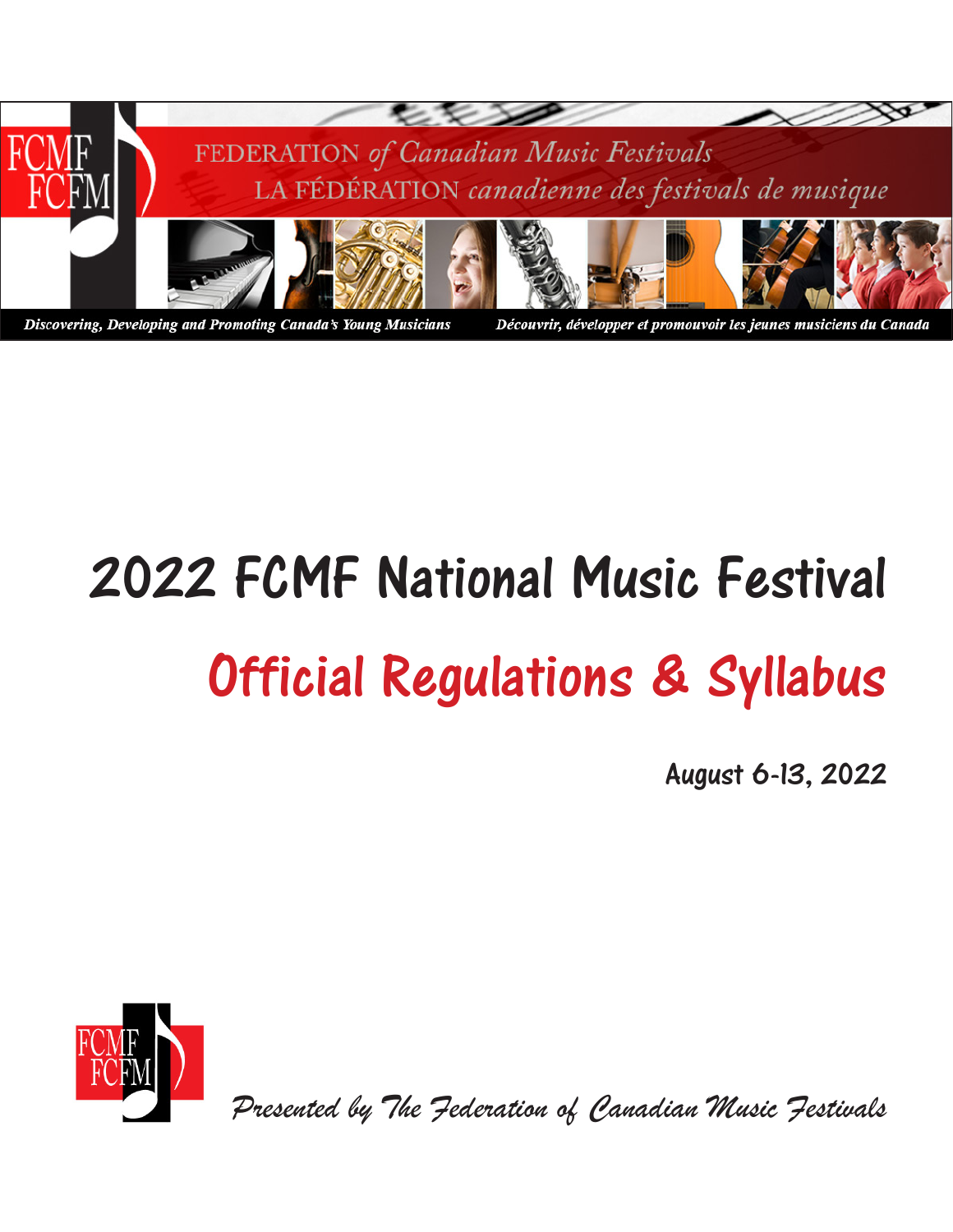# **Table of Contents**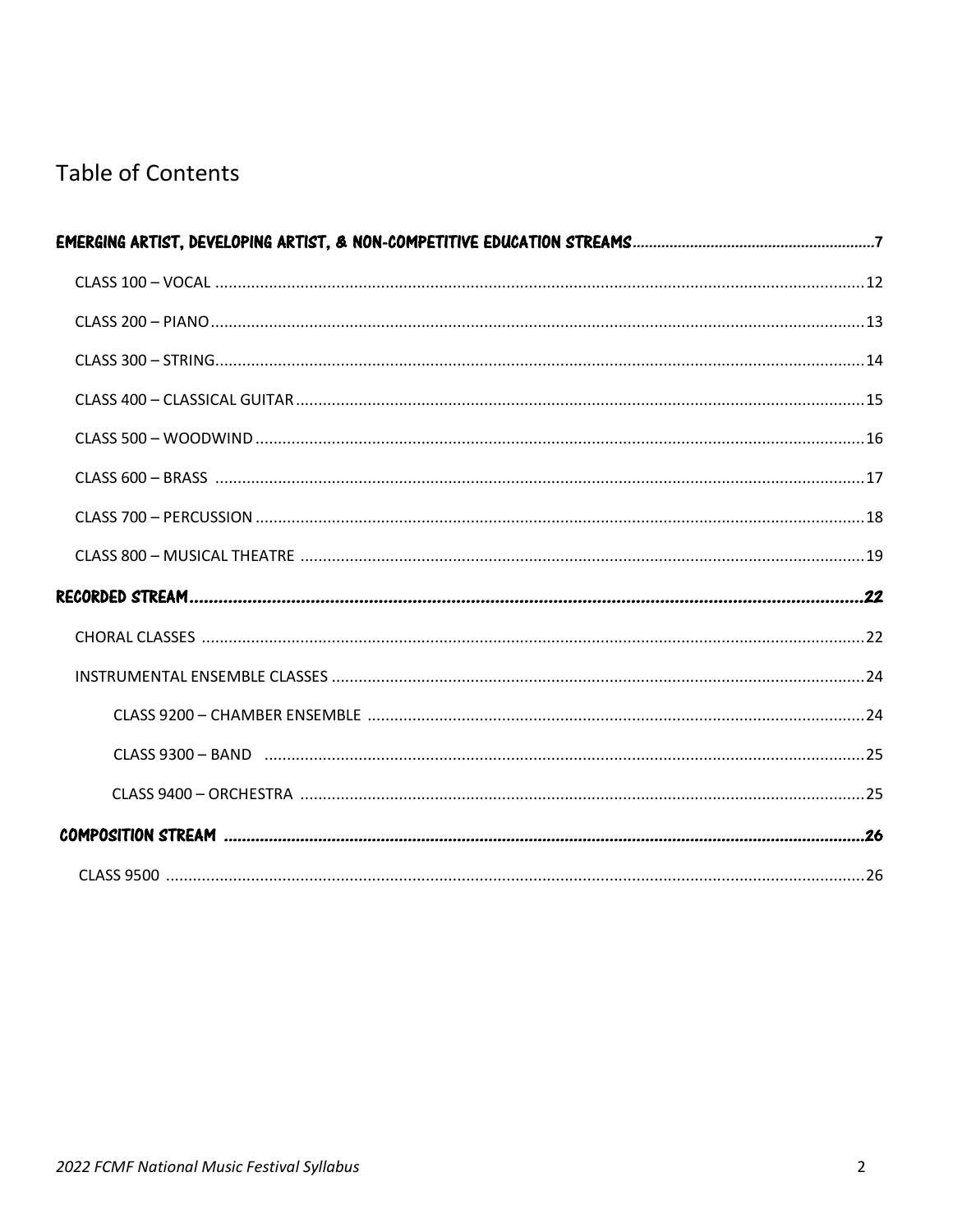#### **WHAT'S NEW IN 2022**

- Intermediate level classes in all disciplines in the **Developing Artist Stream**. This is a virtual competition. See class descriptions, pages 12-20
- Addition of Junior level classes in the **Non-Competitive Education Stream**. This is a virtual competition. See class descriptions, pages 12-20
- Addition of **Composition Stream** classes as a virtual competition. See class descriptions, pages 26-27
- Chamber Ensemble, Choir, Band, and Orchestra classes available in the **Recorded Stream**. These are virtual competitions. See class descriptions, pages 21-25
- **Local Stream Qualifying Round** offered in all classes for students and ensembles recommended from affiliated local festivals in Western Provinces and Ontario. This is a virtual competition.
- Competitors are allowed to make brief introductory remarks.
- **The 2022 FCMF National Music Festival Will be held and august 6-13, 2023** • Previous First-Place Winners, except the Grand Award Winner, are eligible to compete in

There will be a 2022 FCMF National Music Festival August 6-13. In response to the continuing uncertainty of health restrictions and emergency measure orders relating to the COVID-19 pandemic, and their effect on travel and public gatherings, all streams of the 2022 FCMF National Music Festival will be held as virtual competitions.

Considering the effect of varying restrictions between provinces on large ensembles, the choral, band, and orchestral classes will regrettably not be offered at the 2022 FCMF National Music Festival. Chamber Ensemble classes will be offered virtually.

### **Local Stream Qualifying Round for Western Provinces and Ontario**

Students recommended from affiliated local festivals in the Western Provinces and Ontario can seek recommendation to the FCMF National Music Festival through the new Local Stream Qualifying Round. Requirements for this virtual qualifying process are the same as for the provincial festivals as outlined in this Syllabus.

For more information on access to the FCMF National Music Festival through the Local Stream Membership Option and Qualifying Round, contact Barbara at [info@fcmf.org](mailto:info@fcmf.org)

#### **FCMF BOARD OF DIRECTORS**

Judy Urbonas Chair [204] 253-0417 ● [chair@fcmf.org](mailto:chair@fcmf.org) Joy McFarlane-Burton, Past Chair [306] 652-2960 ● [pastchair@fcmf.org](mailto:pastchair@fcmf.org) Tom Davidson, Vice-Chair [438] 888-7805 · [vicechair@fcmf.org](mailto:vicechair@fcmf.org) Barbara Long, Executive Director: [506] 245-1689 or 1-866-245-1680 · [info@fcmf.org](mailto:info@fcmf.org) Christopher Lane, Treasurer: [506] 561-9694 ● [treasurer@fcmf.org](mailto:treasurer@fcmf.org) Martha Healy, Director Kathy Fuller, Director Joan Woodrow, Director

## **For more information: Barbara Long, Executive Director 1-506-245-1689 | 1-866-245-1680 [| info@fcmf.org](mailto:%7C%20%20%20info@fcmf.org) | fcmf.org**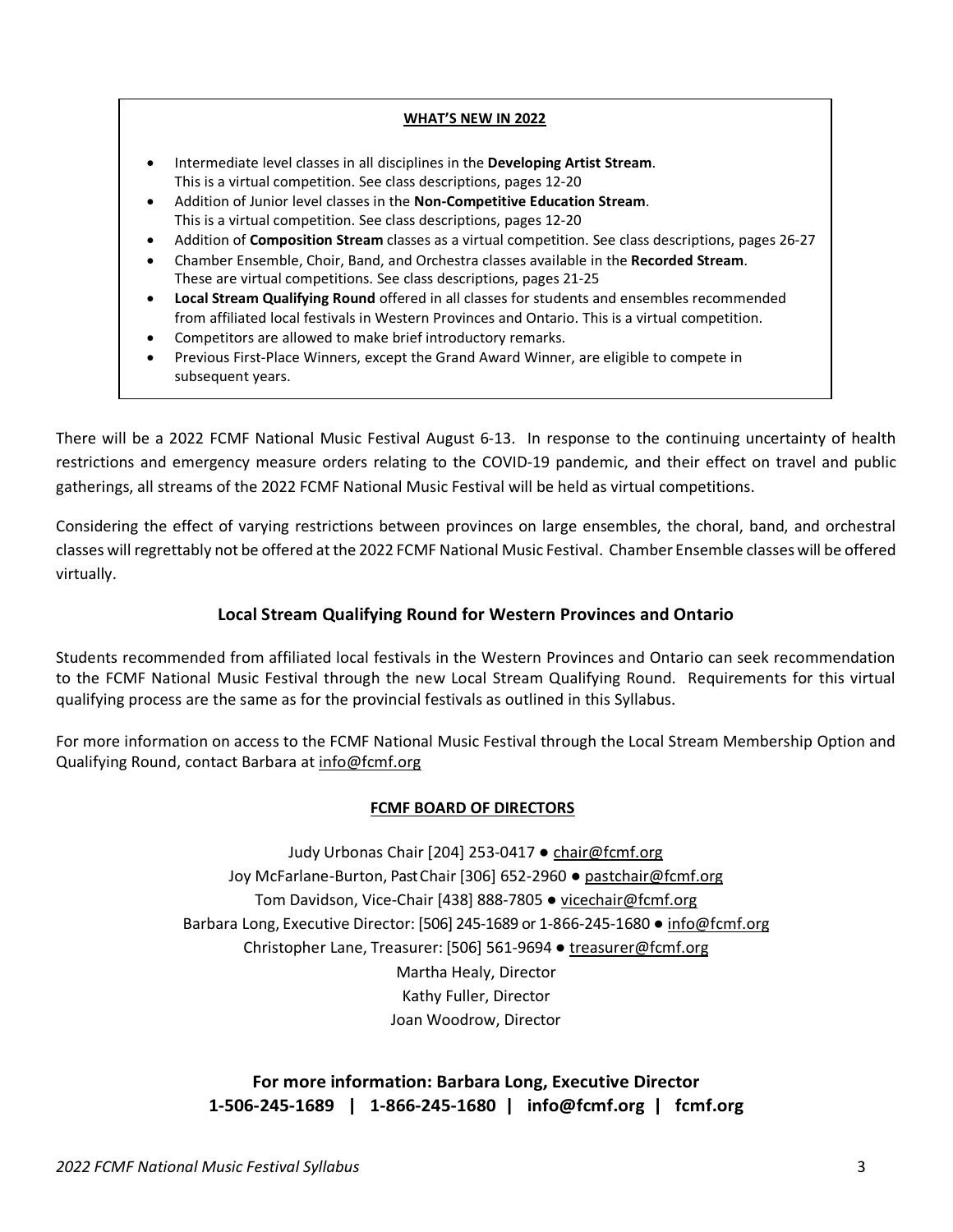# EMERGING ARTIST, DEVELOPING ARTIST, NON-COMPETITIVE EDUCATION STREAMS

SOLO:

Class 100 – Vocal Class 200 – Piano Class 300 – String Class 400 – Classical Guitar

# RECORDED STREAM

#### CHORAL:

School and Community Class 9101 – Glee/Show/Musical Theatre Group Class 9102 – Ensembles

#### School Community

| Class 9103 – Grade 12 & Under | Class 9108 - 19 & Over  |
|-------------------------------|-------------------------|
| Class 9104 – Grade 10 & Under | Class 9109 - 19 & Under |
| Class 9105 – Grade 8 & Under  | Class 9110 - 16 & Under |
| Class 9106 – Grade 6 & Under  | Class 9111 - 12 & Under |
| Class 9107 – Grade 4 & Under  |                         |

#### INSTRUMENTAL ENSEMBLES:

Chamber Ensemble Class 9201 – 30 years and under

| Band                               | Orchestra                               |
|------------------------------------|-----------------------------------------|
| Class 9301 – School Concert Band   | Class 9401 – School Full Orchestra      |
| Class 9302 – School Jazz Band      | Class 9402 - School String Orchestra    |
| Class 9303– Community Concert Band | Class 9403 - Community Full Orchestra   |
| Class 9304 – Community Jazz Band   | Class 9404 - Community String Orchestra |

# COMPOSITION STREAM

| Solo/Duo            |  |
|---------------------|--|
| 9501 - Advanced     |  |
| 9502 – Intermediate |  |
| $9503 -$ Junior     |  |

Class 500 – Woodwind Class 600 – Brass Class 700 – Percussion Class 800 – Musical Theatre

Ensemble 9504 - Advanced 9502 – Intermediate 9505 - Intermediate 9506 - Junior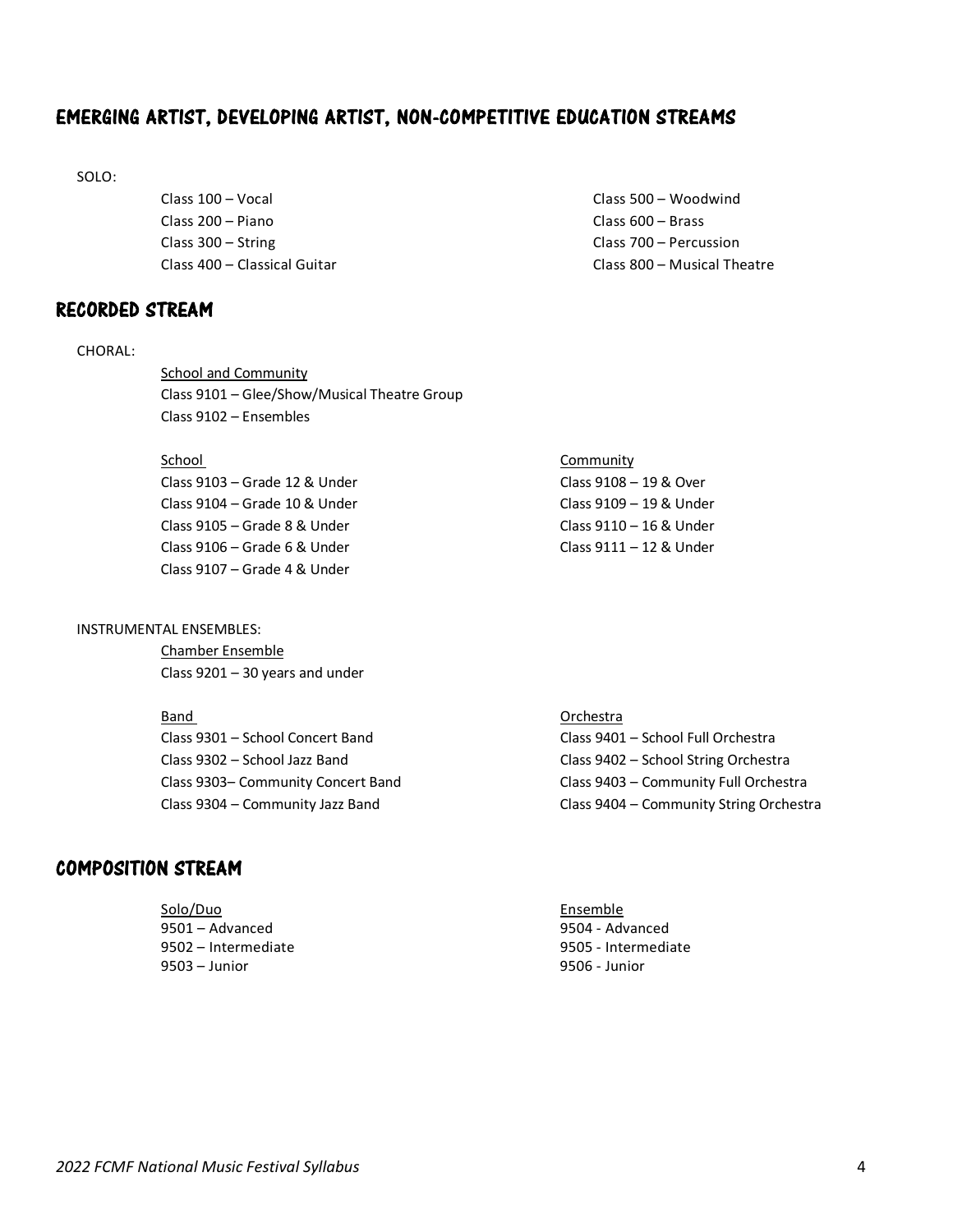#### **SUMMARY OF STREAMS**

|                       | <b>Emerging Artist</b> | <b>Developing Artist</b> | <b>Non-Competitive</b>  | <b>Recorded Stream</b> | Composition        |
|-----------------------|------------------------|--------------------------|-------------------------|------------------------|--------------------|
|                       | <b>Stream</b>          | <b>Stream</b>            | <b>Education Stream</b> |                        | <b>Stream</b>      |
| Level of              | Advanced               | Intermediate $-$         | Junior $-$              | As outlined in         | Advanced,          |
| Repertoire            |                        | comparable to            | comparable to           | class descriptions     | Intermediate, and  |
|                       |                        | conservatory             | conservatory            | by discipline          | Junior             |
|                       |                        | grades 8-10              | grades 4-7              |                        |                    |
| Age of                | 30 years and           | 18 years and             | 18 years and            | As outlined in         | As outlined in     |
| <b>Competitors</b>    | under                  | under                    | under                   | class descriptions     | class descriptions |
|                       |                        |                          |                         | by discipline          | by discipline      |
| Model                 | Live or virtual to     | Virtual                  | Virtual                 | Virtual                | Virtual            |
|                       | be announced by        |                          |                         |                        |                    |
|                       | February 1             |                          |                         |                        |                    |
| <b>Entry Fee</b>      | \$225                  | \$175                    | \$75                    | \$125                  | \$125              |
| <b>Entry Deadline</b> | July 15                | July 12                  | July 5                  | June 30                | June 30            |
| Adjudication          | Written                | Written                  | Written                 | Written                | Written            |
|                       | comments and           | comments and             | comments                | comments               | comments and       |
|                       | workshop               | workshop                 |                         |                        | workshop           |
| Awards                | $1st$ and $2nd$ cash   | $1st$ and $2nd$ cash     | Certificate with        | $1st$ cash             | Certificate with   |
|                       |                        |                          | seal indicating         |                        | seal indicating    |
|                       |                        |                          | standard                |                        | standard           |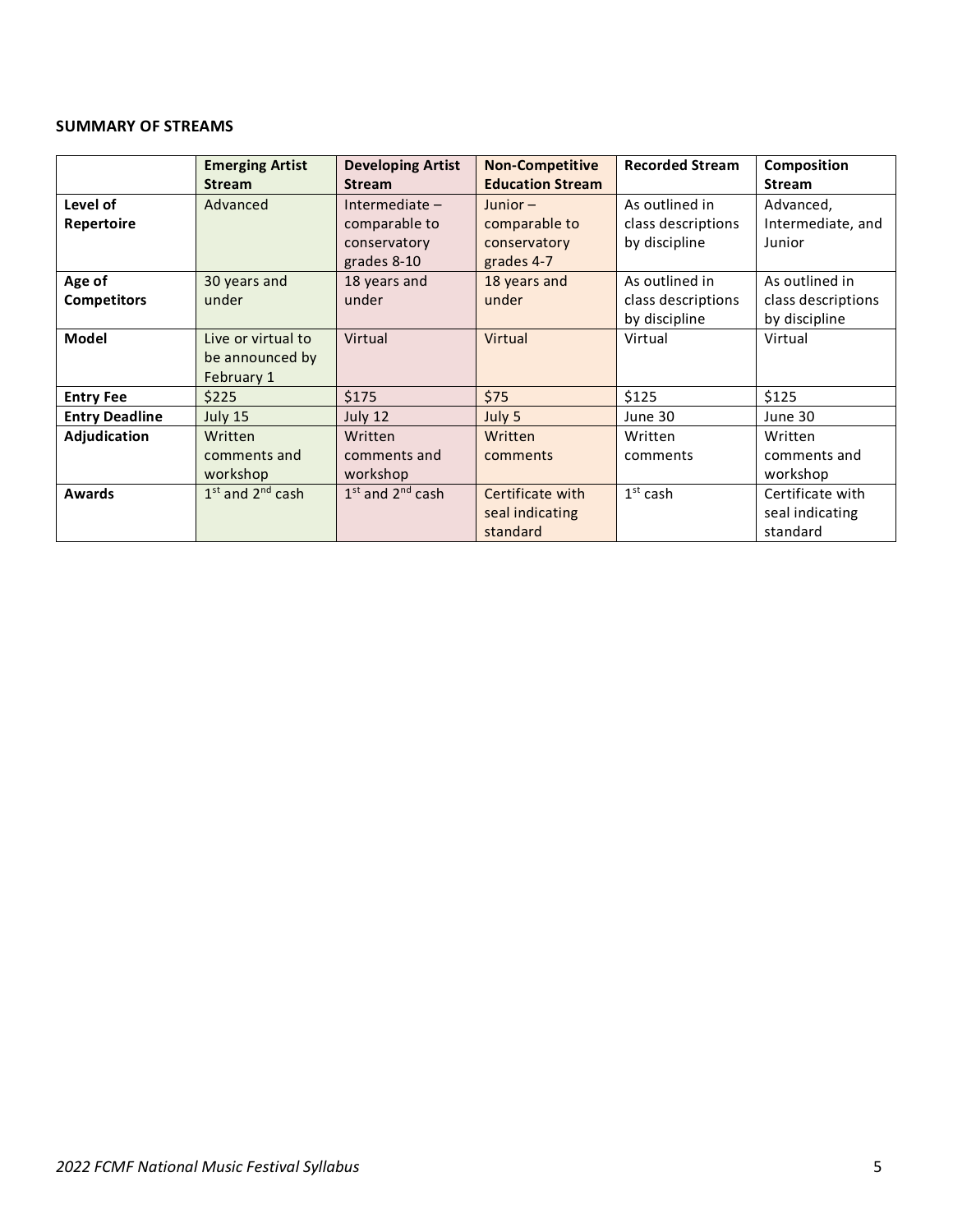#### **AWARDS**

Awards will be offered at the 2022 FCMF National Music Festival as follows:

**Emerging Artist Stream** - 1<sup>st</sup> and 2<sup>nd</sup> Place cash awards in voice, piano, strings, instrumental, and musical theatre.

1<sup>st</sup> and 2<sup>nd</sup> Place Instrumental Awards will be chosen from the Emerging Artist First Place Winners in guitar, woodwinds, brass, and percussion classes during the Grand Award Competition.

The Grand Award Winner will be chosen from the voice, piano, strings, instrumental and musical theatre First-Place Winners during the Grand Award Competition.

**Developing Artist Stream -** 1st and 2nd Place - cash awards in voice, piano, strings, instrumental, and musical theatre.

1<sup>st</sup> and 2<sup>nd</sup> Place Instrumental Awards will be chosen from the Developing Artist First Place Winners in guitar, woodwinds, brass, and percussion classes by the panel of adjudicators.

**Non-Competitive Education Stream** – As non-competitive classes, there are no cash awards, but each participating student will receive a certificate with gold, silver, or bronze seal indicating the standard of performance received, not placement in the class.

**Recorded Stream**  $-1$ <sup>st</sup> place cash award in each class.

**Composition Stream** – As non-competitive classes, there are no cash awards, but each participating student will receive a certificate with gold, silver, or bronze seal indicating the standard of performance received, not placement in the class.

*Please note:* All awards are awarded at the discretion of the adjudicators.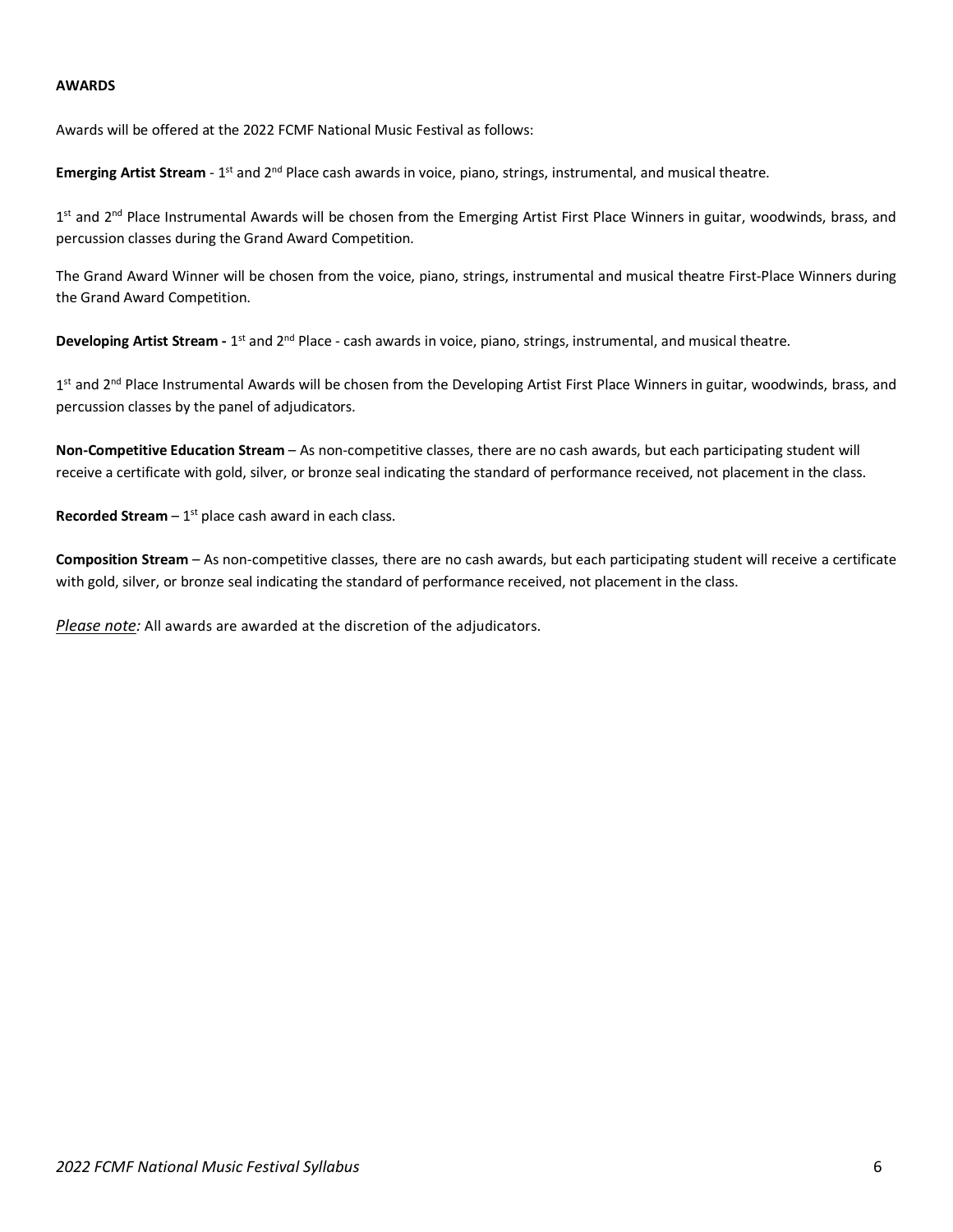#### **EMERGING ARTIST, DEVELOPING ARTIST & NON-COMPETITIVE EDUCATION STREAMS**

#### **PROCEDURE TO QUALIFY FOR PARTICIPATION IN THE FCMF NATIONAL MUSIC FESTIVAL**

- Before competing in the National Music Festival, competitors must first qualify at an affiliated Local Music Festival in the province where they live or study.
- Competitors must be recommended by the adjudicator[s] to proceed to the Provincial or Local Stream Qualifying Round, as applicable.
- The winner in each class at the Provincial or Local Stream Qualifying Round is then eligible to compete in the National Music Festival, if recommended by the adjudicator.
- Entry fees and submission dates are included in class descriptions.
- Competitors are responsible for their travel or recording expenses for the National Music Festival.
- Competitors are responsible for their accompanist arrangements and expenses for the National Music Festival.

#### **ADJUDICATORS**

FCMF engages a panel of nationally and internationally known musicians to adjudicate the National Music Festival.

#### **CONCEPT**

The National Music Festival is the culmination of many months of musical activity, encompassing learning, performing, and competition.

A high standard of music performance is expected at each level – Local Festival, Provincial Festival, and National Festival. Selections must meet the repertoire requirements as outlined in class descriptions.

#### **GRAND AWARD COMPETITION – Emerging Artist Stream Only**

- The adjudicators for Classes 101-108 will consult with their First Place Winner to select a **maximum performance time of 10 minutes**.
- All adjudicators will view all the Grand Award Competition performances.
- Adjudicators will name the recipient of the First Place Instrumental Award chosen from the winners of the guitar, woodwind, brass, and percussion classes.
- Adjudicators will name the Grand Award Winner chosen from all the First Place Winners in voice, piano, strings, instrumental, and musical theatre.
- Second and Third Placements in all classes will be announced.

A schedule of events will be posted on the FCMF website by March 1, 2022.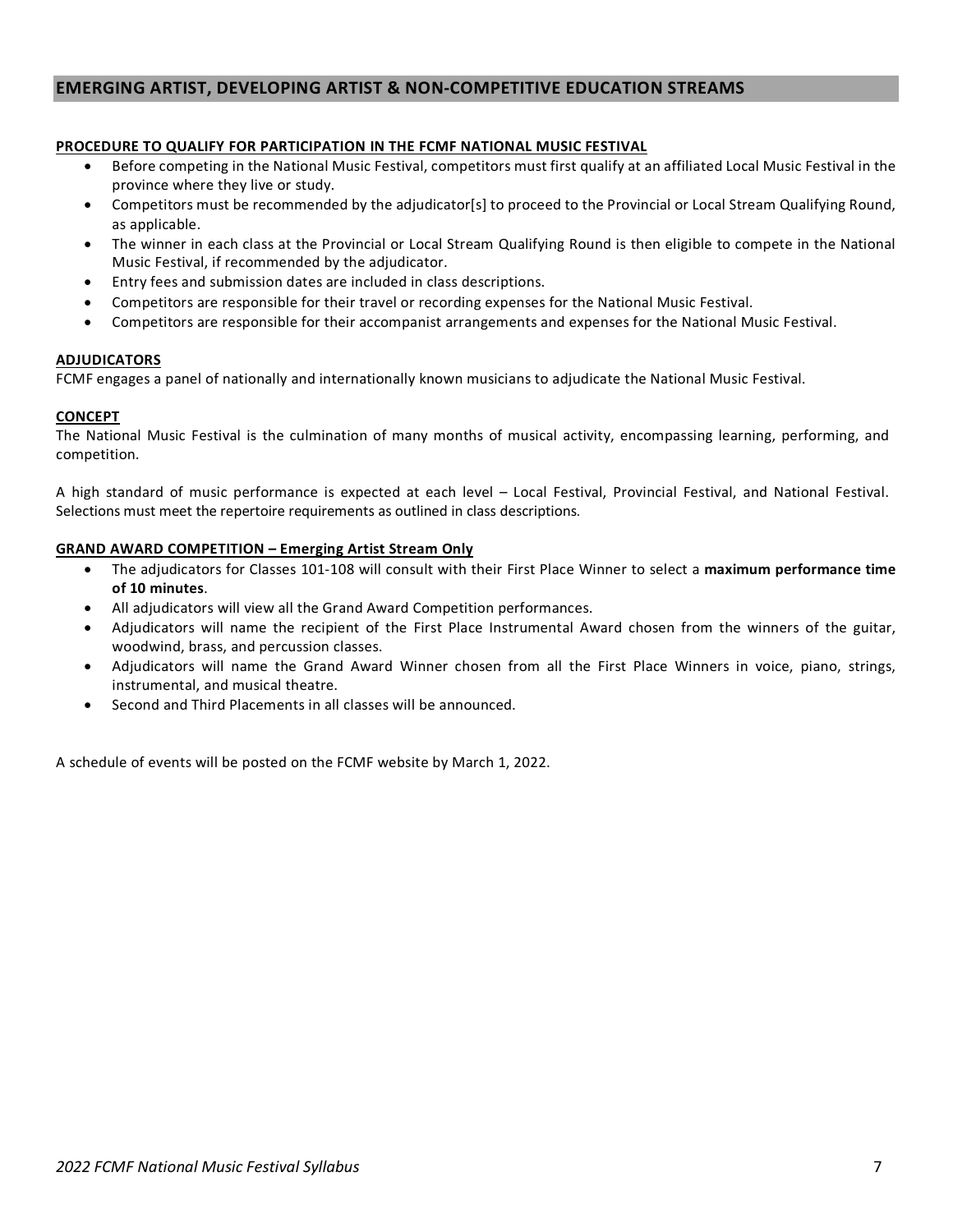#### <span id="page-7-0"></span>**REGULATIONS FOR CLASSES 100 - 800**

#### **GENERAL**

- 1. Competitors must read and comply with the rules and regulations governing the FCMF National Music Festival, as set out in the Syllabus and Regulations. If clarification or assistance is needed, please contact your Provincial Administrator or the Executive Director of the Federation of Canadian Music Festivals.
- 2. The National Music Festival is open to \*non-professional musicians who are:
	- i. Eligible according to class description
	- ii. Stated ages as of December 31 preceding the festival
	- iii. Canadian citizens, or
	- iv. living or studying in Canada, who perform at festivals affiliated through affiliated Provincial Music Festival Associations or Local Stream Membership.

\*A non-professional musician is defined as a person whose principal means of livelihood is not obtained from the performance of music in the particular category in which he or she is competing. This stipulation does not, however, preclude such a person having occasionally received remuneration for musical services rendered, even in the area in which he or she is competing. The competitor's signature is required on a national entry form confirming non-professional status. It is recommended that Local Festivals also have competitors verify, by signature, their non-professional status.

\*\*Competitors 14 years and under [at the time of the National Music Festival] must be accompanied by a parent/guardian.

- 3. Competitors can only be recommended to their Provincial Festival or the Local Stream Qualifying Round from <u>one</u> affiliated Local Festival. No competitor can represent more than one province, in a single discipline.
- 4. A signed recommendation from the adjudicator is required before any competitor may advance from the Local Festival to the Provincial Festival or the Local Stream Qualifying Round, and on to the National Festival.
- 5. The submitted competitor entry form signifies knowledge of, and agreement with, the General Regulations.
- 6. Competitors are prohibited from contact with the adjudicators until competitions are completed.
- 7. All awards are awarded at the discretion of the adjudicators.
- 8. First-place Emerging Artist winners **are eligible** to compete in the same class at the National Music Festival. Winners of the Grand Award are not eligible to compete again, in the same class.
- 9. First-place Developing Artist winners **are eligible** to compete in the same class again if performing repertoire at a highergrade level in succeeding years.
- 10. The Chair of the Federation of Canadian Music Festivals is the final authority in all matters.

#### **LOCAL FESTIVALS**

The maximum number of competitors recommended from each Local Festival to compete at the Provincial Festival in National Festival classes 100 through 800 inclusive is determined by the Provincial Association.

#### **PROVINCIAL FESTIVALS and LOCAL STREAM QUALIFYING ROUND**

- 1. Local Festival winners in Classes 100 through 800, if recommended by the adjudicator, are eligible to compete at the Provincial Festival or Local Stream Qualifying Round.
- 2. At the Provincial Level or Local Stream Qualifying Round of competition, no marks are given.
- 3. One winner in each Emerging Artist class, if recommended by the adjudicator, is eligible to compete in the National Music Festival. Alternates may be recommended at the discretion of the adjudicator should a satisfactory standard be attained.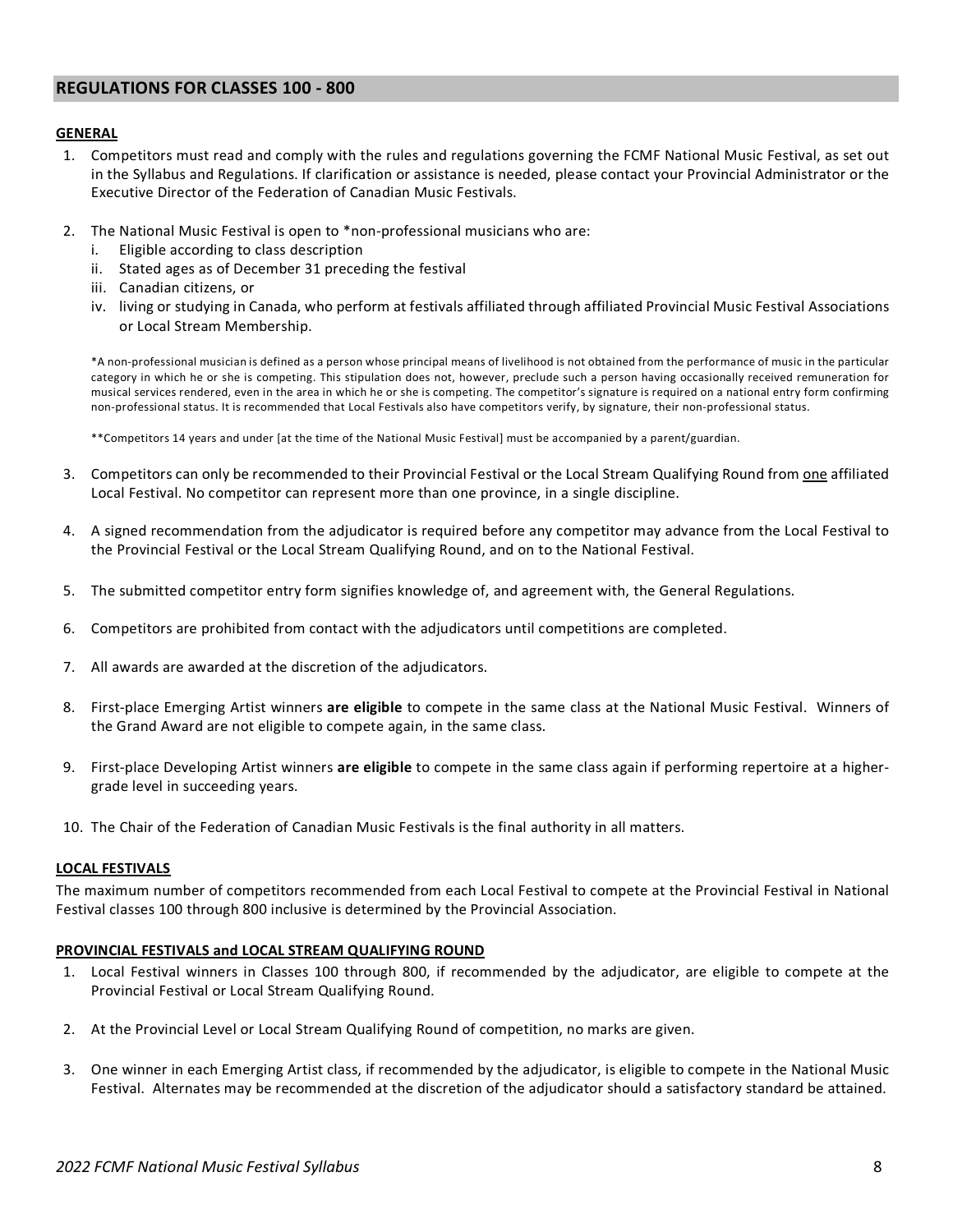- 4. Two winners in each Developing Artist class, if recommended by the adjudicator, are eligible to compete in the National Music Festival. Alternates may be recommended at the discretion of the adjudicator should a satisfactory standard be attained.
- 5. Each provincial association and the Local Stream Qualifying Round can send a maximum of one student per discipline **from each local festival** to the virtual Non-Competitive Education Stream [NCES]. Since some Provincial Music Festivals have Junior classes and others do not, each province can determine what best fits their own situation regarding method of recommendation, e.g. Provincials with no Junior classes may decide whether or not to have their local festival adjudicators recommend NCES students; Provincials with Junior classes may decide whether or not to require the local adjudicator to choose NCES recommendations from those recommended to provincials.
- 6. Provincial associations with more than 10,000 local entries are allowed to send 2 extra solo/chamber competitors to the National Music Festival; 3 extra competitors for those with more than 20,000 local entries, and four extra competitors for those with more than 30,000 local entries. Eligibility is based on the previous year's entries. The extra competitors are across the disciplines, not per discipline. Each province is permitted no more than one extra submission per discipline.
- 7. Adjudicator recommendation and information forms of Provincial/Qualifying Round winners [and alternates, if any] must be submitted to the FCMF within two weeks of the close of the Provincial Festival or by the entry closing date listed on the national registration form, whichever is earlier. Late or incomplete entries will not be accepted.

#### **FCMF NATIONAL MUSIC FESTIVAL**

- 1. Competitors recommended by adjudicators as outlined in the Provincial Music Festival and Local Stream Qualifying Round section above are eligible to participate in the FCMF National Music Festival.
- 2. If the Emerging Artist Stream competition is held as an in-person event, competitors are:
	- responsible for their own equipment [except pianos].
	- required to perform in the Grand Awards Competition when they place first in Classes 1 through 8
	- provided with practise rooms as well as an official rehearsal time in the performance hall.
	- given performance and masterclass adjudications following the conclusion of the competitions.
	- required to be in attendance at the National Music Festival from the Official Briefing through to the conclusion of the Grand Award Competition
	- advised to stay in the official accommodation from the evening of the competitor briefing to the end of the Grand Award Competition.
	- responsible for contact with, and payment for, their accompanists.
- 3. If the Emerging Artist Stream competition is held as an in-person event, the Federation of Canadian Music Festivals and the National Music Festival are not responsible for lost or damaged musical instruments.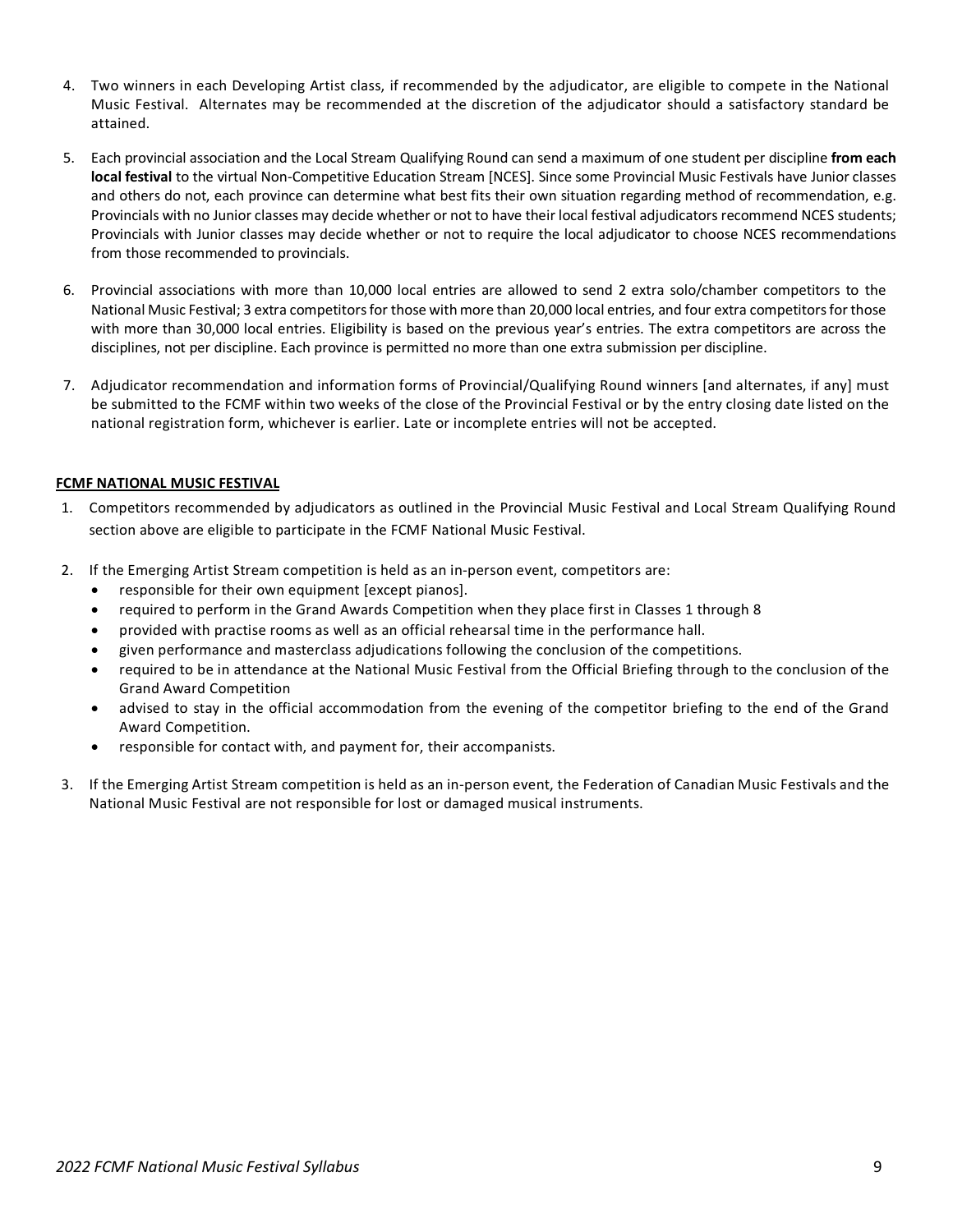#### **PERFORMANCE REGULATIONS**

- 1. Competitors must:
	- perform the repertoire indicated on their official National Entry Form, which is to include the repertoire performed for, and recommended by, the adjudicator at the Local and Provincial/Local Stream Qualifying Round Festivals. Entry forms must be submitted complete with the names and numbers of movements identified and the full name of the composer.
	- provide proof of original scores or authorized copies of music containing solo and accompaniment in the proper key, one for the adjudicator and one for the accompanist. Legally downloaded music [receipt of purchase or proof of Public Domain] is permissible but it shall be printed double-sided and placed in a binder [not in sheet protectors] for the adjudicator. All copyrights must be observed.
	- number the first bar of each line in both the solo part and whole score.
	- perform repertoire that meets the repertoire requirements outlined in their class description.
	- submit a head shot or other suitable photo as a jpeg file with their registration.
	- attend all mandatory events, such as competitor orientation, adjudication workshop/masterclass and professional development workshops, if offered.
- 2. Competitors are:
	- allowed the number of performance minutes outlined in their class description. Exceeding the time limit will result in disqualification. The performance time begins with the first note/word and ends with the last note/word.
	- advised to reflect a variety of styles and periods in their choice of repertoire. They are also encouraged to use Canadian and Indigenous compositions in their performances.
- 3. Repetition of music is not allowed for competitors returning to the National Music Festival.
- 4. Memorization requirements are outlined in class descriptions. If playing with music, the competitor must use an original score or a digital score on tablet as per above guidelines.
- 5. Competitors are allowed to make brief introductory remarks for some, or all, of their selections performed in competition, if desired. Introductory remarks are included in their overall performance time.
- 6. Accompaniment is restricted to the piano, unless otherwise indicated in the score.
- 7. Accompanists must have a legal score on stage. Accompanists are permitted to use digital scores on tablet computers such as iPads, provided they can clearly show at registration that copyright laws have been observed [receipt of purchase or proof of Public Domain]. All copyrights must be observed.
- 8. First Place Emerging Artist Winners must compete in the Grand Award Competition.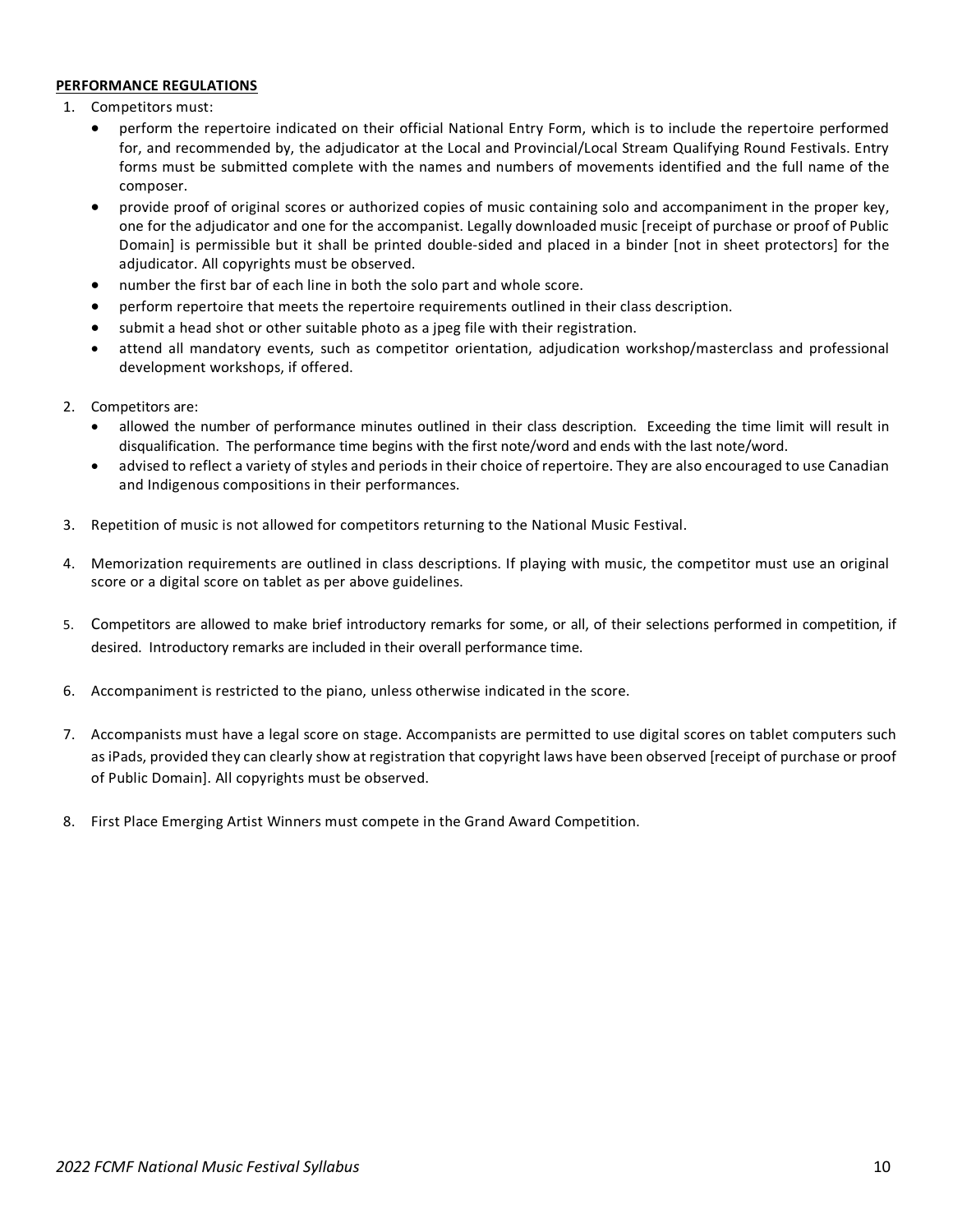#### **RECORDING REGULATIONS**

- 1. Professional recordings are not required for the competition, but good audio and visual quality is very important. The quality on most cell phones is adequate.
- 2. Video recording can be done in home or studio or other location
	- Must include a clear picture of the student performing showing face or facial profile, hands (in the case of pianist and instrumentalist), and instrument
	- One take recording
	- Editing or splicing in any form is strictly prohibited
	- Camera angle must remain consistent throughout the performance
	- The complete performance of all pieces should be performed consecutively on one video without stopping the camera during breaks. Please be aware of time limits.
- 3. Video file is to be uploaded to a YouTube channel as an 'unlisted' video. These videos can only be viewed by someone with the link.
- 4. A PDF file of the score for each selection performed is named with the following naming convention *Discipline\_Province\_ClassNumber\_CompetitorName\_Selection\_Composer* and uploaded to a cloud format [DropBox, Google Drive, iCloud etc.]. Example: Piano\_NS\_202\_JaneSmith\_Prelude No. 6\_JohannSebastianBach
	- The PDF must include the cover and/or title page of the book and all pages of music performed in the competition
	- If the selection score is a digital download, the receipt for digital purchase or proof of Public Domain must be included in the PDF file
	- The first measure of each line must be numbered.
- 5. Recorded entries entries are submitted through the FCMF website by placing links to the following files in the designated fields of the registration form along with payment of entry fee on or before the entry deadline stated in class description:
	- o The recording for the complete performance as outlined in #3 above
	- o A clear, scanned copy of each score and named as outlined in #4 above
	- $\circ$  A headshot, or other suitable photo, of competitor submitted as a jpeg file

The use of photocopied, duplicated, or altered copyright music by competitors or accompanists in the FCMF National Music Festival is not permitted.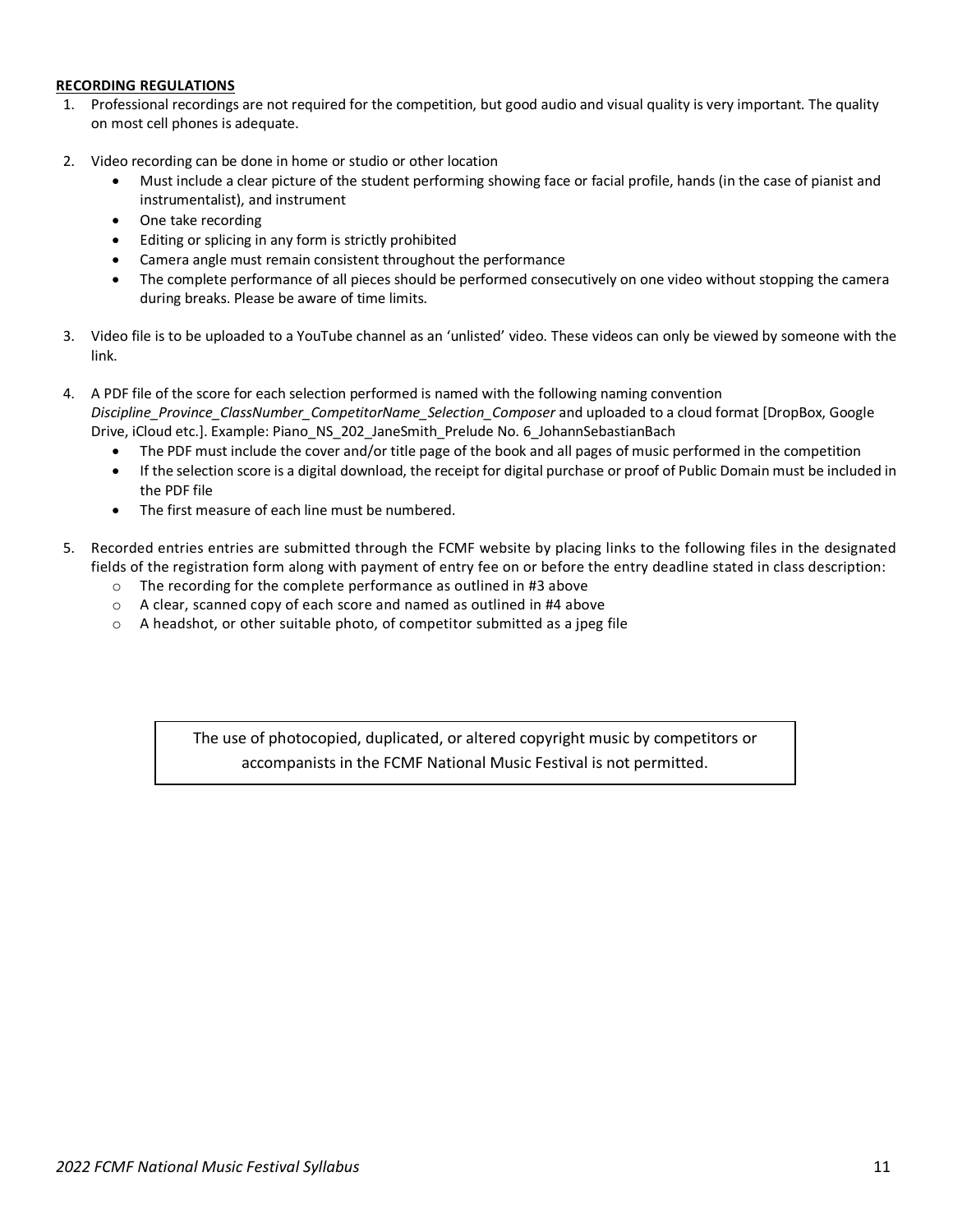#### <span id="page-11-0"></span>**CLASS 100 – VOCAL SOLO**

Voice type must be stated on entry form.

Participants are expected to perform a well-rounded recital program with **the number of selections for their level as indicated in the chart below** reflecting a variety of styles and periods.

- Selections\* recommended from the Local and Provincial Festivals must be performed
- Additional selections\* may be added to the program
- The inclusion of Canadian and Indigenous compositions is encouraged
- Memorization is required

| <b>Class</b>                                                                                           | #101 Emerging Artist                                                                                                                                                                                                                                                                    | #102 Developing Artist                                                                                                                                                    | #103 Non-Competitive<br><b>Education Stream</b>                                                                                                                     |
|--------------------------------------------------------------------------------------------------------|-----------------------------------------------------------------------------------------------------------------------------------------------------------------------------------------------------------------------------------------------------------------------------------------|---------------------------------------------------------------------------------------------------------------------------------------------------------------------------|---------------------------------------------------------------------------------------------------------------------------------------------------------------------|
| Age                                                                                                    | 30 years of age and under                                                                                                                                                                                                                                                               | 18 years of age and under                                                                                                                                                 | 18 years of age and under                                                                                                                                           |
| <b>Repertoire Level</b><br><b>Performance Time</b>                                                     | Advanced concert<br>45 minutes maximum                                                                                                                                                                                                                                                  | Intermediate concert level<br>comparable to RCM/CC levels 8-<br>10<br>30 minutes maximum                                                                                  | Junior concert level<br>comparable to RCM/CC<br>levels 4-7<br>15 minutes maximum                                                                                    |
| [First note or word to<br>last note or word,<br>including breaks]                                      |                                                                                                                                                                                                                                                                                         |                                                                                                                                                                           |                                                                                                                                                                     |
| <b>Additional Repertoire</b><br><b>Information</b>                                                     | At least five selections<br>Three or more languages                                                                                                                                                                                                                                     | At least three selections<br>Two or more languages                                                                                                                        | Two selections<br>More than one language is<br>permissible                                                                                                          |
|                                                                                                        | A*multi-movement/song cycle<br>is required as one of the five<br>selections. At least four<br>movements of the selection or<br>the complete song cycle if less<br>than four movements. If the<br>work is performed at the<br>Provincial Festival, additional<br>movements may be added. | A*multi-movement/song cycle<br>is permitted but not required                                                                                                              |                                                                                                                                                                     |
| <b>Entry Fee</b>                                                                                       | \$225                                                                                                                                                                                                                                                                                   | \$175                                                                                                                                                                     | \$75                                                                                                                                                                |
| <b>Registration and</b><br><b>Submission Deadline</b>                                                  | July 15                                                                                                                                                                                                                                                                                 | July 12                                                                                                                                                                   | July 5                                                                                                                                                              |
| <b>Required Repertoire at</b><br><b>Local Festival</b>                                                 | At least two advanced<br>selections*, or participation in a<br><b>Provincial/National Class</b>                                                                                                                                                                                         | At least two intermediate<br>selections*, or participation in a<br><b>Provincial/National Class</b>                                                                       | At least two junior<br>selections*, or<br>participation in a<br><b>Provincial/National Class</b>                                                                    |
| <b>Required Repertoire at</b><br>Provincial<br><b>Festival/Local Stream</b><br><b>Qualifying Round</b> | At least three advanced<br>selections*, including the<br>selections recommended from<br>the Local Festival, or<br>participation in a<br><b>Provincial/National Class</b><br>Two or more languages                                                                                       | At least two intermediate<br>selections* including the<br>selections recommended from<br>the Local Festival, or<br>participation in a<br><b>Provincial/National Class</b> | At least two junior<br>selections* including the<br>selections recommended<br>from the Local Festival, or<br>participation in a<br><b>Provincial/National Class</b> |

*\* A selection is defined as "a single movement composition, or one or more movements of a multi-movement composition". A group of songs by the same composer or from an existing song cycle by a composer is acceptable as a multi-movement work.*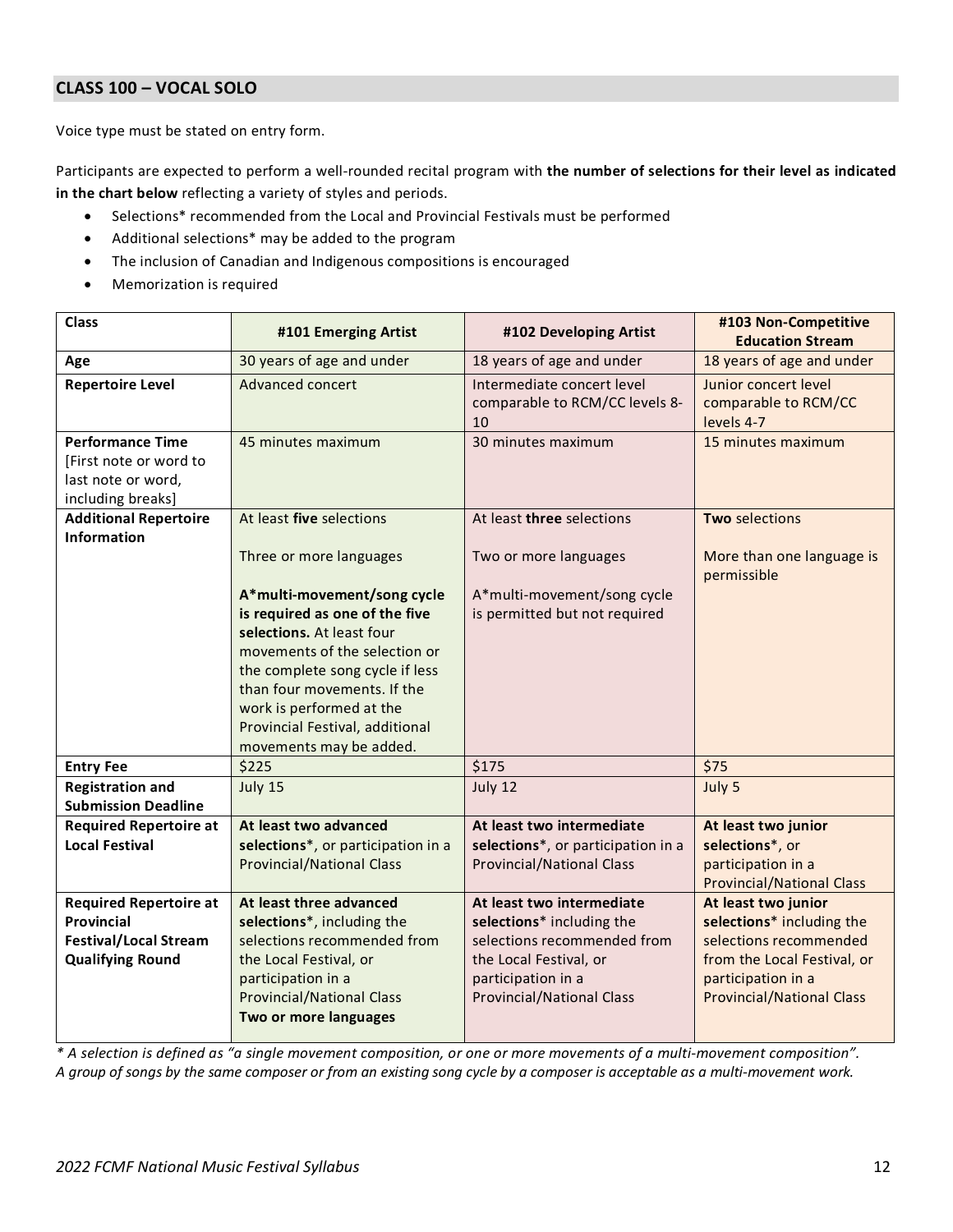#### <span id="page-12-0"></span>**CLASS 200 – PIANO SOLO**

Participants are expected to perform a well-rounded recital program with **the number of selections for their level as indicated in the chart below** reflecting a variety of styles and periods.

- Selections\* recommended from the Local and Provincial Festivals must be performed
- Additional selections\* may be added to the program
- The inclusion of Canadian and Indigenous compositions is encouraged
- Memorization is required

| <b>Class</b>                                                                                 | #201 Emerging Artist                                                                                                                                     | #202 Developing Artist                                                                                | #203 Non-Competitive<br><b>Education Stream</b>                                               |
|----------------------------------------------------------------------------------------------|----------------------------------------------------------------------------------------------------------------------------------------------------------|-------------------------------------------------------------------------------------------------------|-----------------------------------------------------------------------------------------------|
| Age                                                                                          | 30 years of age and under                                                                                                                                | 18 years of age and under                                                                             | 18 years of age and under                                                                     |
| <b>Repertoire Level</b>                                                                      | Advanced concert                                                                                                                                         | Intermediate concert repertoire<br>comparable to RCM/CC levels 8-<br>10<br>**Vincent D'Indy Grade 6-8 | Junior concert level<br>comparable to RCM/CC levels<br>$4 - 7$<br>** Vincent D'Indy Grade 2-5 |
| <b>Performance Time</b><br>[First note or word to<br>last note or word,<br>including breaks] | 60 minutes maximum                                                                                                                                       | 45 minutes maximum                                                                                    | 15 minutes maximum                                                                            |
| <b>Additional Repertoire</b><br><b>Information</b>                                           | At least two advanced<br>selections reflecting a variety<br>of styles and periods and<br>including one or more<br>movements of a multi-<br>movement work | At least two selections*<br>A*multi-movement work is<br>permitted but not required                    | Two contrasting selections*<br>A*multi-movement work is<br>permitted but not required         |
| <b>Entry Fee</b>                                                                             | \$225                                                                                                                                                    | \$175                                                                                                 | \$75                                                                                          |
| <b>Registration and</b><br><b>Submission Deadline</b>                                        | July 15                                                                                                                                                  | July 12                                                                                               | July 5                                                                                        |
| <b>Required Repertoire at</b>                                                                | At least two advanced                                                                                                                                    | At least two intermediate                                                                             | At least two junior selections*,                                                              |
| <b>Local Festival</b>                                                                        | selections*, or participation in                                                                                                                         | selections*, or participation in a                                                                    | or participation in a                                                                         |
|                                                                                              | a Provincial/National Class                                                                                                                              | <b>Provincial/National Class</b>                                                                      | <b>Provincial/National Class</b>                                                              |
| <b>Required Repertoire at</b>                                                                | At least two advanced                                                                                                                                    | At least two intermediate                                                                             | At least two junior selections*                                                               |
| <b>Provincial</b>                                                                            | selections*, including the                                                                                                                               | selections* including the                                                                             | including the selections                                                                      |
| <b>Festival/Local Stream</b>                                                                 | selections recommended from                                                                                                                              | selections recommended from                                                                           | recommended from the Local                                                                    |
| <b>Qualifying Round</b>                                                                      | the Local Festival, or                                                                                                                                   | the Local Festival, or                                                                                | Festival, or participation in a                                                               |
|                                                                                              | participation in a                                                                                                                                       | participation in a                                                                                    | <b>Provincial/National Class</b>                                                              |
|                                                                                              | <b>Provincial/National Class</b>                                                                                                                         | <b>Provincial/National Class</b>                                                                      |                                                                                               |

*\* A selection is defined as "a single movement composition, or one or more movements of a multi-movement composition." In addition to Sonatas, Concertos, Suites etc., a group of pieces by the same composer or from an existing Collection by a composer is acceptable as a multi-movement work.*

*\*\*Vincent D'Indy is a French Conservatory offering the classical repertoire over 10 grade levels. The Royal Conservatory and Conservatory Canada offer basically the same repertoire over 12 levels [Introductory, 1-10, and Diploma], thus the inherent difference in gradings.*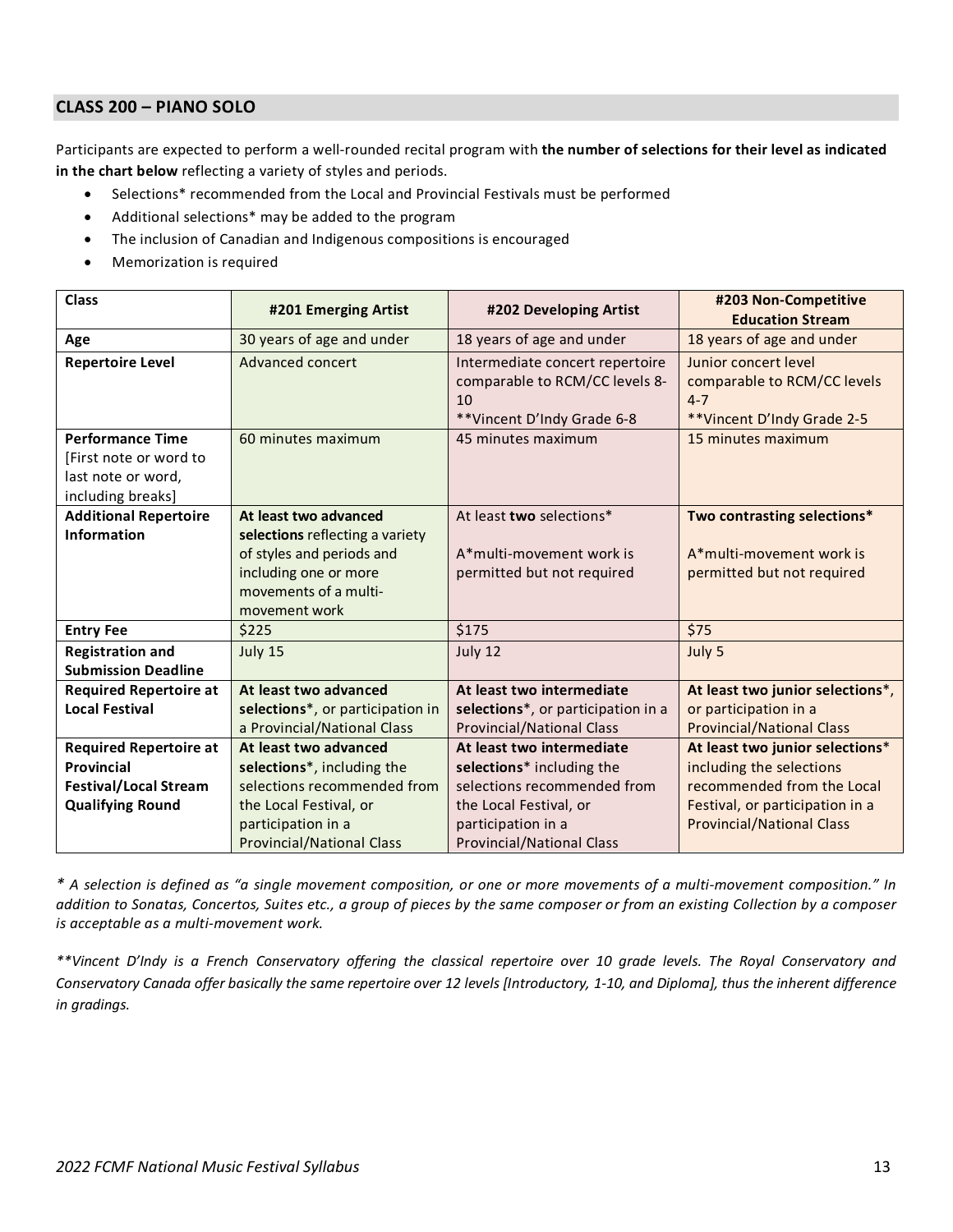#### <span id="page-13-0"></span>**CLASS 300 – STRING SOLO**

Guitar performers must enter Class 400.

Instrument must be stated on entry form.

Participants are expected to perform a well-rounded recital program with **the number of selections for their level as indicated in the chart below** reflecting a variety of styles and periods.

- Selections\* recommended from the Local and Provincial Festivals must be performed.
- Additional selections\* may be added to the program
- The inclusion of Canadian and Indigenous compositions is encouraged
- Memorization is required except for Sonata selections

| <b>Class</b>                                                                                 | #301 Emerging Artist                                                                                                                                     | #302 Developing Artist                                                             | #303 Non-Competitive<br><b>Education Stream</b>                                               |
|----------------------------------------------------------------------------------------------|----------------------------------------------------------------------------------------------------------------------------------------------------------|------------------------------------------------------------------------------------|-----------------------------------------------------------------------------------------------|
| Age                                                                                          | 30 years of age and under                                                                                                                                | 18 years of age and under                                                          | 18 years of age and under                                                                     |
| <b>Repertoire Level</b>                                                                      | Advanced concert                                                                                                                                         | RCM/CC Grades 8-10<br>**Vincent D'Indy Grade 6-8<br>[violin]<br>Grades 4-6 [cello] | Junior concert level<br>comparable to RCM/CC levels<br>$4 - 7$<br>** Vincent D'Indy Grade 2-5 |
| <b>Performance Time</b><br>[First note or word to<br>last note or word,<br>including breaks] | 60 minutes maximum                                                                                                                                       | 45 minutes maximum                                                                 | 15 minutes maximum                                                                            |
| <b>Additional Repertoire</b><br><b>Information</b>                                           | At least two advanced<br>selections reflecting a variety<br>of styles and periods and<br>including one or more<br>movements of a multi-<br>movement work | At least two selections*<br>A*multi-movement work is<br>permitted but not required | Two contrasting selections*<br>A*multi-movement work is<br>permitted but not required         |
| <b>Entry Fee</b>                                                                             | \$225                                                                                                                                                    | \$175                                                                              | \$75                                                                                          |
| <b>Registration and</b><br><b>Submission Deadline</b>                                        | July 15                                                                                                                                                  | July 12                                                                            | July 5                                                                                        |
| <b>Required Repertoire at</b>                                                                | At least two advanced                                                                                                                                    | At least two intermediate                                                          | At least two junior selections*,                                                              |
| <b>Local Festival</b>                                                                        | selections*, or participation in<br>a Provincial/National Class                                                                                          | selections*, or participation in a<br><b>Provincial/National Class</b>             | or participation in a<br><b>Provincial/National Class</b>                                     |
| <b>Required Repertoire at</b>                                                                | At least two advanced                                                                                                                                    | At least two intermediate                                                          | At least two junior selections*                                                               |
| Provincial                                                                                   | selections*, including the                                                                                                                               | selections* including the                                                          | including the selections                                                                      |
| <b>Festival/Local Stream</b><br><b>Qualifying Round</b>                                      | selections recommended from<br>the Local Festival, or                                                                                                    | selections recommended from<br>the Local Festival, or                              | recommended from the Local<br>Festival, or participation in a                                 |
|                                                                                              | participation in a<br><b>Provincial/National Class</b>                                                                                                   | participation in a<br><b>Provincial/National Class</b>                             | <b>Provincial/National Class</b>                                                              |

*\* A selection is defined as "a single movement composition or one or more movements of a multi-movement composition." In addition to Sonatas, Concertos, Suites etc., a group of pieces by the same composer or from an existing Collection by a composer is acceptable as a multi-movement work.*

*\*\*Vincent D'Indy is a French Conservatory offering the classical repertoire over 10 grade levels. The Royal Conservatory and Conservatory Canada offer basically the same repertoire over 12 levels [Introductory, 1-10, and Diploma], thus the inherent difference in gradings.*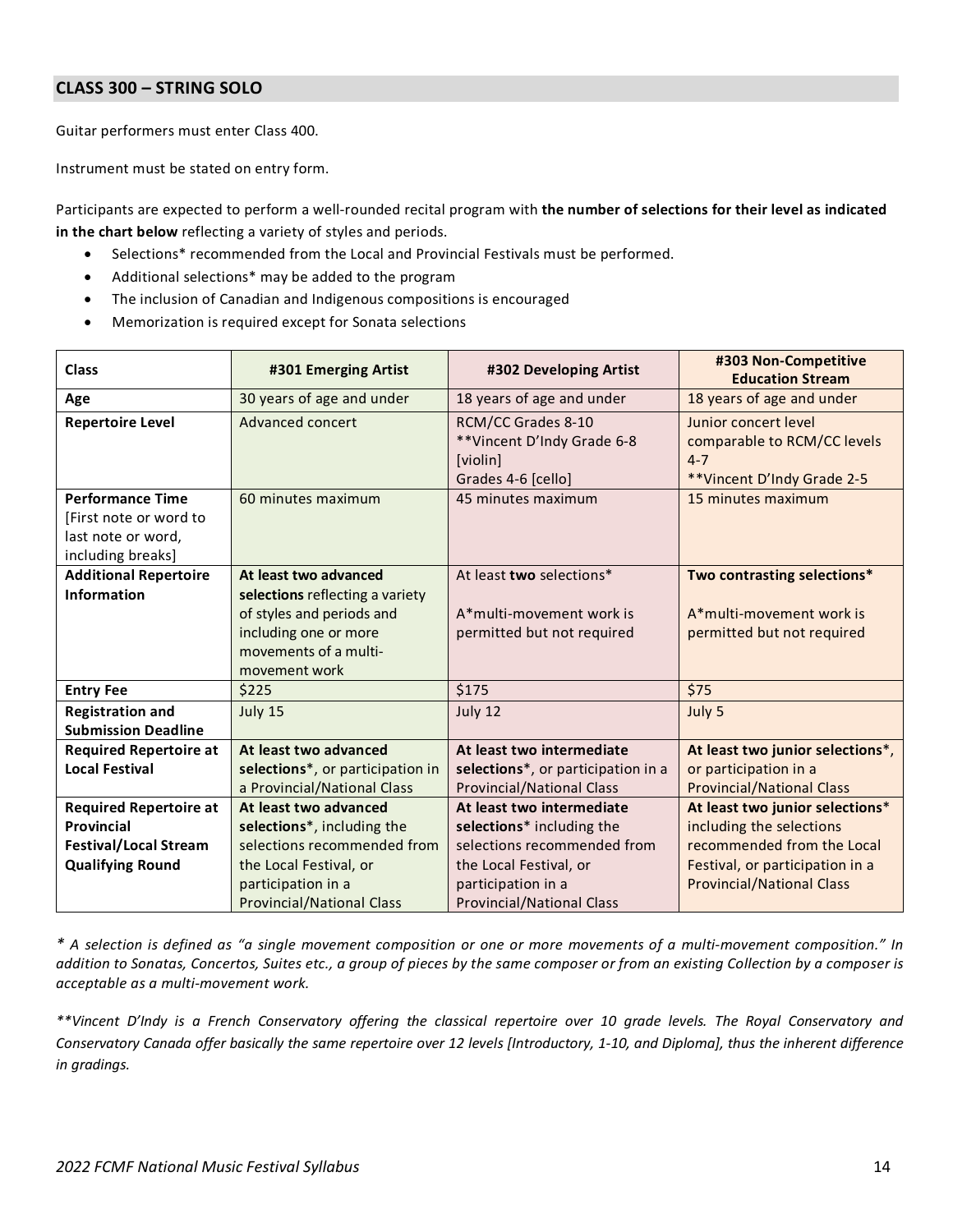### <span id="page-14-0"></span>**CLASS 400 – CLASSICAL GUITAR SOLO**

Participants are expected to perform a well-rounded recital program with **the number of selections for their level as indicated in the chart below** reflecting a variety of styles and periods.

- Selections\* recommended from the Local and Provincial Festivals must be performed.
- Piano accompaniment is permitted, where appropriate
- Additional selections\* may be added to the program
- The inclusion of Canadian and Indigenous compositions is encouraged
- Memorization is required

<span id="page-14-1"></span>

| <b>Class</b>                                                                                 | #401 Emerging Artist                                                                                                                                                                                                                    | #402 Developing Artist                                                                              | #403 Non-Competitive<br><b>Education Stream</b>                                               |
|----------------------------------------------------------------------------------------------|-----------------------------------------------------------------------------------------------------------------------------------------------------------------------------------------------------------------------------------------|-----------------------------------------------------------------------------------------------------|-----------------------------------------------------------------------------------------------|
| Age                                                                                          | 30 years of age and under                                                                                                                                                                                                               | 18 years of age and under                                                                           | 18 years of age and under                                                                     |
| <b>Repertoire Level</b>                                                                      | Advanced concert                                                                                                                                                                                                                        | Intermediate concert repertoire<br>comparable to RCM/CC levels 8-<br>10                             | Junior concert level<br>comparable to RCM/CC levels<br>$4 - 7$                                |
| <b>Performance Time</b><br>[First note or word to<br>last note or word,<br>including breaks] | 45 minutes maximum                                                                                                                                                                                                                      | 30 minutes maximum                                                                                  | 15 minutes maximum                                                                            |
| <b>Additional Repertoire</b><br><b>Information</b>                                           | At least two advanced<br>selections reflecting a variety<br>of styles and periods and<br>including a complete multi-<br>movement work OR at least<br>three advanced selections if a<br>complete multi-movement<br>work is not included. | At least two selections*<br>A*multi-movement work is<br>permitted but not required                  | Two contrasting selections*<br>A*multi-movement work is<br>permitted but not required         |
| <b>Entry Fee</b>                                                                             | \$225                                                                                                                                                                                                                                   | \$175                                                                                               | \$75                                                                                          |
| <b>Registration and</b><br><b>Submission Deadline</b>                                        | July 15                                                                                                                                                                                                                                 | July 12                                                                                             | July 5                                                                                        |
| <b>Required Repertoire at</b><br><b>Local Festival</b>                                       | At least two advanced<br>selections*, or participation in<br>a Provincial/National Class                                                                                                                                                | At least two intermediate<br>selections*, or participation in a<br><b>Provincial/National Class</b> | At least two junior selections*,<br>or participation in a<br><b>Provincial/National Class</b> |
| <b>Required Repertoire at</b>                                                                | At least two advanced                                                                                                                                                                                                                   | At least two intermediate                                                                           | At least two junior selections*                                                               |
| Provincial                                                                                   | selections* including the                                                                                                                                                                                                               | selections* including the                                                                           | including the selections                                                                      |
| <b>Festival/Local Stream</b>                                                                 | selections recommended from                                                                                                                                                                                                             | selections recommended from                                                                         | recommended from the Local                                                                    |
| <b>Qualifying Round</b>                                                                      | the Local Festival, or<br>participation in a<br><b>Provincial/National Class</b>                                                                                                                                                        | the Local Festival, or<br>participation in a<br><b>Provincial/National Class</b>                    | Festival, or participation in a<br><b>Provincial/National Class</b>                           |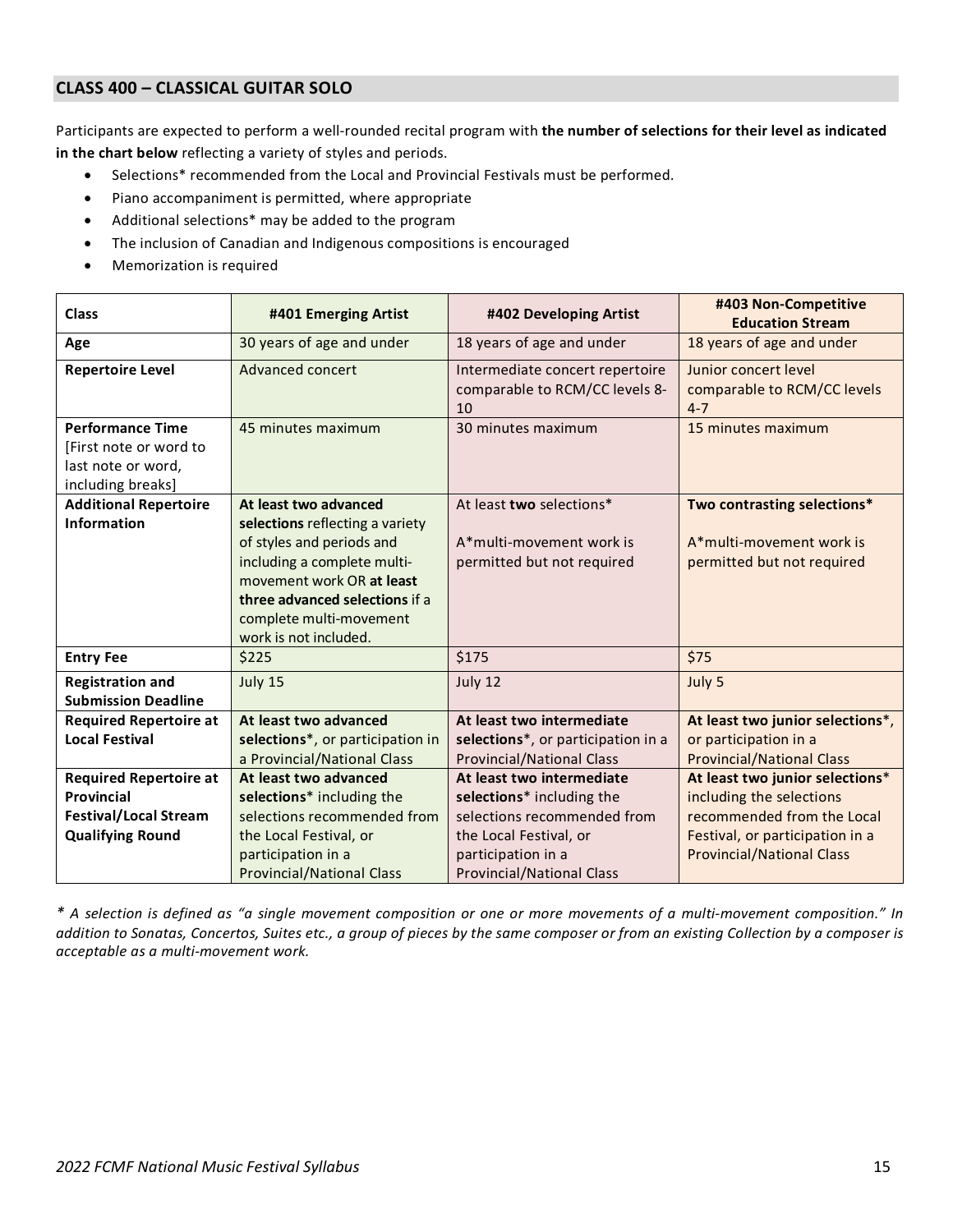#### **CLASS 5 – WOODWIND SOLO**

Instrument must be stated on entry form.

Participants are expected to perform a well-rounded recital program with **the number of selections for their level as indicated in the chart below** reflecting a variety of styles and periods.

- Selections\* recommended from the Local and Provincial Festivals must be performed.
- Additional selections\* may be added to the program
- The inclusion of Canadian and Indigenous compositions is encouraged
- Memorization is encouraged but not required

<span id="page-15-0"></span>

| <b>Class</b>                                                                                                  | #501 Emerging Artist                                                                                                                                                                                                                | #502 Developing Artist                                                                                                                                                    | #503 Non-Competitive<br><b>Education Stream</b>                                                                                                                     |
|---------------------------------------------------------------------------------------------------------------|-------------------------------------------------------------------------------------------------------------------------------------------------------------------------------------------------------------------------------------|---------------------------------------------------------------------------------------------------------------------------------------------------------------------------|---------------------------------------------------------------------------------------------------------------------------------------------------------------------|
| Age                                                                                                           | 30 years of age and under                                                                                                                                                                                                           | 18 years of age and under                                                                                                                                                 | 18 years of age and under                                                                                                                                           |
| <b>Repertoire Level</b>                                                                                       | Advanced concert                                                                                                                                                                                                                    | Intermediate concert<br>repertoire comparable to<br>RCM/CC levels 8-10                                                                                                    | Junior concert level<br>comparable to RCM/CC<br>levels 4-7                                                                                                          |
| <b>Performance Time</b><br>[First note or word to<br>last note or word,<br>including breaks]                  | 60 minutes maximum                                                                                                                                                                                                                  | 45 minutes maximum                                                                                                                                                        | 15 minutes maximum                                                                                                                                                  |
| <b>Additional Repertoire</b><br><b>Information</b>                                                            | At least two advanced selections<br>reflecting a variety of styles and<br>periods and including a complete<br>multi-movement work OR at least<br>three advanced selections if a<br>complete multi-movement work<br>is not included. | At least two contrasting<br>selections*<br>A*multi-movement work is<br>permitted but not required                                                                         | Two contrasting selections*<br>A*multi-movement work is<br>permitted but not required                                                                               |
| <b>Entry Fee</b>                                                                                              | \$225                                                                                                                                                                                                                               | \$175                                                                                                                                                                     | \$75                                                                                                                                                                |
| <b>Registration and</b><br><b>Submission Deadline</b>                                                         | July 15                                                                                                                                                                                                                             | July 12                                                                                                                                                                   | July 5                                                                                                                                                              |
| <b>Required Repertoire at</b><br><b>Local Festival</b>                                                        | At least two advanced<br>selections*, or participation in a<br><b>Provincial/National Class</b>                                                                                                                                     | At least two intermediate<br>selections*, or participation in<br>a Provincial/National Class                                                                              | At least two junior<br>selections*, or participation<br>in a Provincial/National Class                                                                              |
| <b>Required Repertoire at</b><br><b>Provincial</b><br><b>Festival/Local Stream</b><br><b>Qualifying Round</b> | At least two advanced<br>selections* including the<br>selections recommended from<br>the Local Festival, or<br>participation in a<br><b>Provincial/National Class</b>                                                               | At least two intermediate<br>selections* including the<br>selections recommended from<br>the Local Festival, or<br>participation in a<br><b>Provincial/National Class</b> | At least two junior<br>selections* including the<br>selections recommended<br>from the Local Festival, or<br>participation in a<br><b>Provincial/National Class</b> |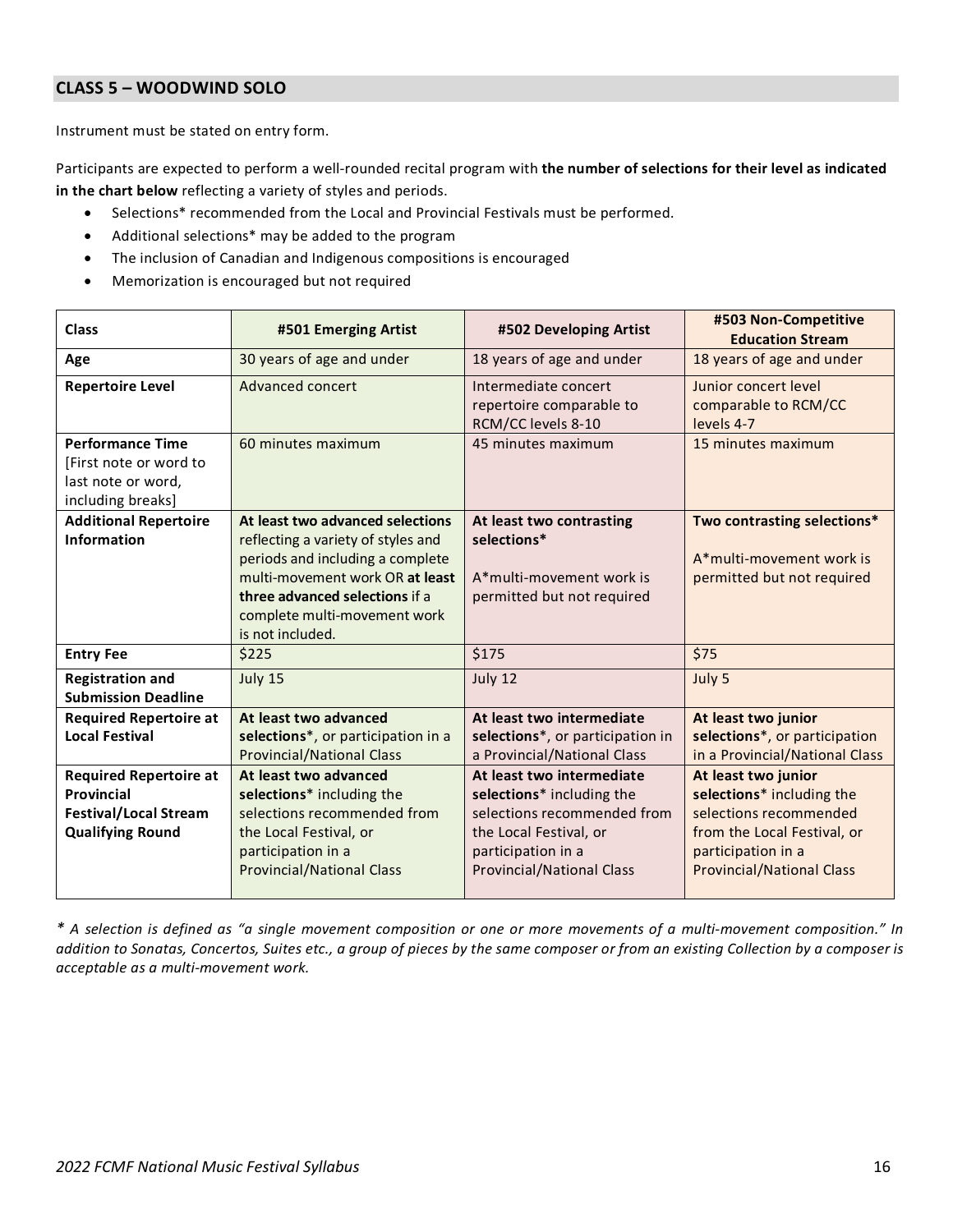#### **CLASS 600 – BRASS SOLO**

Instrument must be stated on entry form.

Participants are expected to perform a well-rounded recital program with **the number of selections for their level as indicated in the chart below** reflecting a variety of styles and periods.

- Selections\* recommended from the Local and Provincial Festivals must be performed.
- Additional selections\* may be added to the program
- The inclusion of Canadian and Indigenous compositions is encouraged
- Memorization is encouraged but not required

| <b>Class</b>                                                            | #601 Emerging Artist                                                                                                                                                                                                                | #601 Developing Artist                                                                            | #603 Non-Competitive<br><b>Education Stream</b>                                       |
|-------------------------------------------------------------------------|-------------------------------------------------------------------------------------------------------------------------------------------------------------------------------------------------------------------------------------|---------------------------------------------------------------------------------------------------|---------------------------------------------------------------------------------------|
| Age                                                                     | 30 years of age and under                                                                                                                                                                                                           | 18 years of age and under                                                                         | 18 years of age and under                                                             |
| <b>Repertoire Level</b>                                                 | Advanced concert                                                                                                                                                                                                                    | Intermediate concert<br>repertoire comparable to<br>RCM/CC levels 8-10                            | Junior concert level<br>comparable to RCM/CC levels<br>$4 - 7$                        |
| <b>Performance Time</b><br>[First note or word to<br>last note or word, | 45 minutes maximum                                                                                                                                                                                                                  | 30 minutes maximum                                                                                | 15 minutes maximum                                                                    |
| including breaks]                                                       |                                                                                                                                                                                                                                     |                                                                                                   |                                                                                       |
| <b>Additional Repertoire</b><br><b>Information</b>                      | At least two advanced selections<br>reflecting a variety of styles and<br>periods and including a complete<br>multi-movement work OR at least<br>three advanced selections if a<br>complete multi-movement work<br>is not included. | At least two contrasting<br>selections*<br>A*multi-movement work is<br>permitted but not required | Two contrasting selections*<br>A*multi-movement work is<br>permitted but not required |
| <b>Entry Fee</b>                                                        | \$225                                                                                                                                                                                                                               | \$175                                                                                             | \$75                                                                                  |
| <b>Registration and</b><br><b>Submission Deadline</b>                   | July 15                                                                                                                                                                                                                             | July 12                                                                                           | July 5                                                                                |
| <b>Required Repertoire at</b>                                           | At least two advanced                                                                                                                                                                                                               | At least two intermediate                                                                         | At least two junior                                                                   |
| <b>Local Festival</b>                                                   | selections*, or participation in a<br><b>Provincial/National Class</b>                                                                                                                                                              | selections*, or participation in<br>a Provincial/National Class                                   | selections*, or participation in<br>a Provincial/National Class                       |
| <b>Required Repertoire at</b>                                           | At least two advanced                                                                                                                                                                                                               | At least two intermediate                                                                         | At least two junior selections*                                                       |
| <b>Provincial</b>                                                       | selections* including the                                                                                                                                                                                                           | selections* including the                                                                         | including the selections                                                              |
| <b>Festival/Local Stream</b>                                            | selections recommended from                                                                                                                                                                                                         | selections recommended from                                                                       | recommended from the Local                                                            |
| <b>Qualifying Round</b>                                                 | the Local Festival, or<br>participation in a<br><b>Provincial/National Class</b>                                                                                                                                                    | the Local Festival, or<br>participation in a<br><b>Provincial/National Class</b>                  | Festival, or participation in a<br><b>Provincial/National Class</b>                   |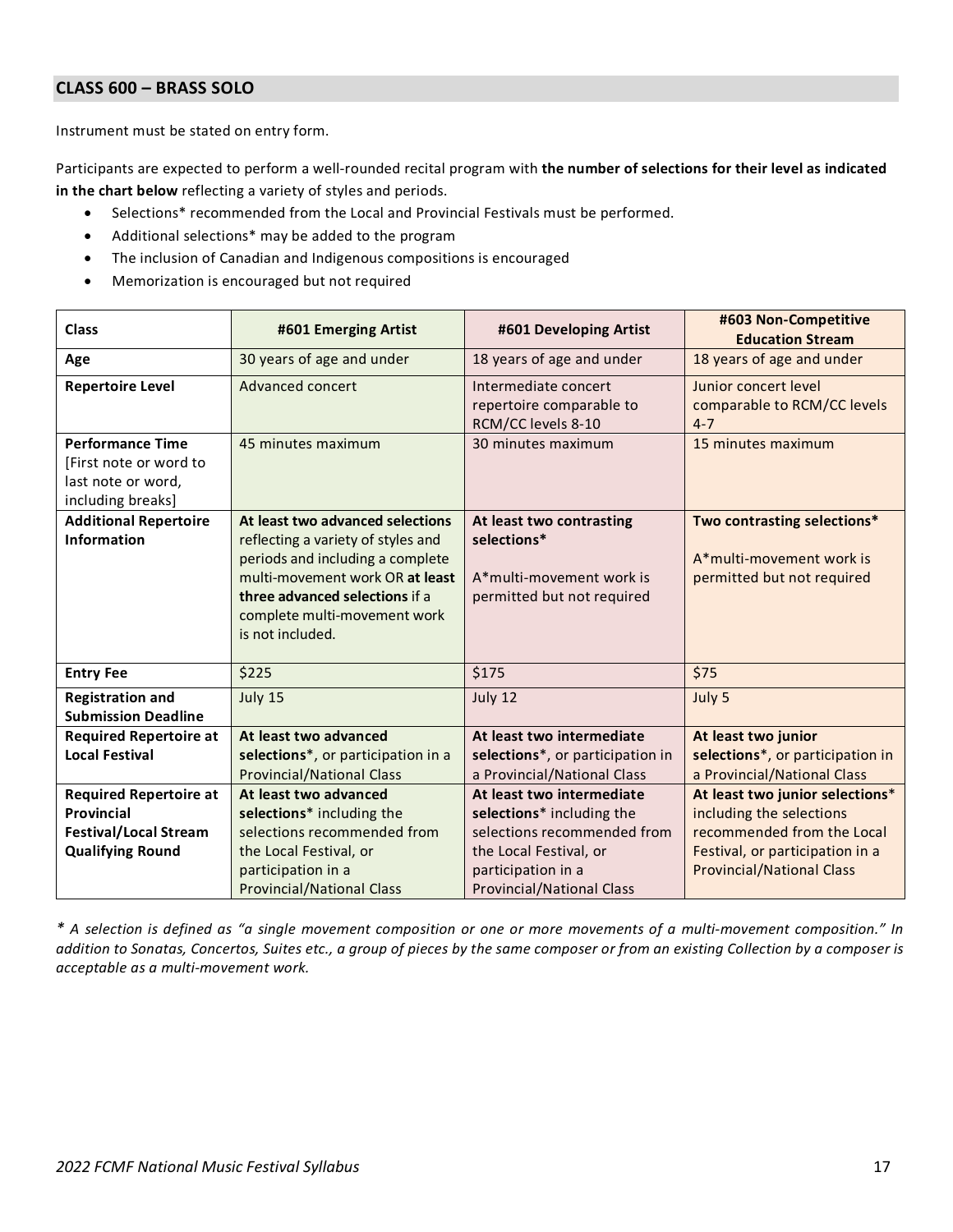#### <span id="page-17-0"></span>**CLASS 700 – PERCUSSION SOLO**

Instruments must be stated on entry form.

Participants are expected to perform a well-rounded recital program with **the number of selections for their level as indicated in the chart below** reflecting a variety of styles and periods.

- Selections\* recommended from the Local and Provincial Festivals must be performed
- Competitors are encouraged to use a variety of instruments in their performance
- Piano accompaniment is permitted, where appropriate
- Additional selections\* may be added to the program
- The inclusion of Canadian and Indigenous compositions is encouraged
- Memorization is encouraged but not required

<span id="page-17-1"></span>

| <b>Class</b>                  | #701 Emerging Artist             | #702 Developing Artist                                                  | #703 Non-Competitive<br><b>Education Stream</b>                |
|-------------------------------|----------------------------------|-------------------------------------------------------------------------|----------------------------------------------------------------|
| Age                           | 30 years of age and under        | 18 years of age and under                                               | 18 years of age and under                                      |
| <b>Repertoire Level</b>       | Advanced concert                 | Intermediate concert repertoire<br>comparable to RCM/CC levels 8-<br>10 | Junior concert level<br>comparable to RCM/CC levels<br>$4 - 7$ |
| <b>Performance Time</b>       | 60 minutes maximum               | 45 minutes maximum                                                      | 15 minutes maximum                                             |
| [First note or word to        |                                  |                                                                         |                                                                |
| last note or word,            |                                  |                                                                         |                                                                |
| including breaks]             |                                  |                                                                         |                                                                |
| <b>Additional Repertoire</b>  | At least two advanced            | At least two contrasting                                                | Two contrasting selections*                                    |
| <b>Information</b>            | selections reflecting a variety  | selections*                                                             |                                                                |
|                               | of styles and periods and        |                                                                         | A*multi-movement work is                                       |
|                               | including a complete multi-      | A*multi-movement work is                                                | permitted but not required                                     |
|                               | movement work OR at least        | permitted but not required                                              |                                                                |
|                               | three advanced selections if a   |                                                                         |                                                                |
|                               | complete multi-movement          |                                                                         |                                                                |
|                               | work is not included.            |                                                                         |                                                                |
| <b>Entry Fee</b>              | \$225                            | \$175                                                                   | \$75                                                           |
| <b>Registration and</b>       | July 15                          | July 12                                                                 | July 5                                                         |
| <b>Submission Deadline</b>    |                                  |                                                                         |                                                                |
| <b>Required Repertoire at</b> | At least two advanced            | At least two intermediate                                               | At least two junior selections*,                               |
| <b>Local Festival</b>         | selections*, or participation in | selections*, or participation in a                                      | or participation in a                                          |
|                               | a Provincial/National Class      | <b>Provincial/National Class</b>                                        | <b>Provincial/National Class</b>                               |
| <b>Required Repertoire at</b> | At least two advanced            | At least two intermediate                                               | At least two junior selections*                                |
| <b>Provincial</b>             | selections* including the        | selections* including the                                               | including the selections                                       |
| <b>Festival/Local Stream</b>  | selections recommended from      | selections recommended from                                             | recommended from the Local                                     |
| <b>Qualifying Round</b>       | the Local Festival, or           | the Local Festival, or                                                  | Festival, or participation in a                                |
|                               | participation in a               | participation in a                                                      | <b>Provincial/National Class</b>                               |
|                               | <b>Provincial/National Class</b> | <b>Provincial/National Class</b>                                        |                                                                |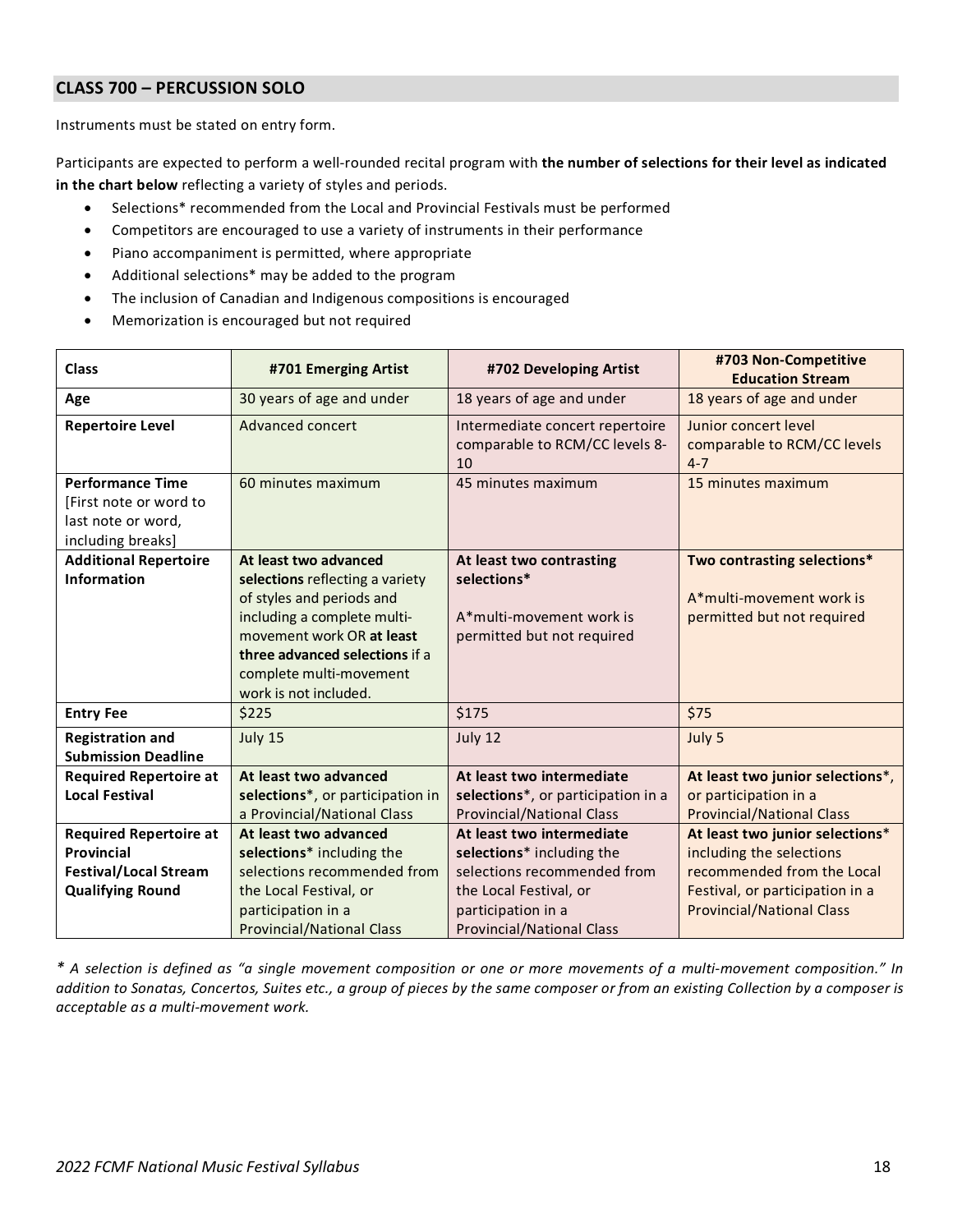#### **CLASS 800 – MUSICAL THEATRE SOLO**

Voice type must be stated on entry form.

Participants are expected to perform a well-rounded recital program with **the number of selections for their level as indicated in the chart below** reflecting a variety of styles and periods.

- Selections recommended from the Local and Provincial Festivals **must** be performed
- Additional selections may be added to the program
- All selections are to be sung from a published score, in any published key of a **staged musical**
- The original copy can be the Broadway score, from an Anthology, or purchased online [proof of purchase must be provided].
- The score submitted must match the version/revision being performed. The year of the revision is to be indicated on the entry form.
- The inclusion of Canadian and Indigenous compositions is encouraged
- Memorization is required

#### Definitions

- Musical a group of pieces connected by a story line and characters
- Staged musical written with the intent to be performed on stage, with set, costumes etc.
- Non-staged musical written for movies only
- Revue a group of pieces in musical theatre style without the connecting story line, although there may be a common theme
- Character piece a piece in musical theatre style that is not part of a show and is sometimes known as a 'stand-alone piece'
- Operetta falls somewhere between an opera and a musical. Like a musical, it most often contains spoken dialogue as well as song; tend to be shorter and less complex than traditional operas.
- Ballad used to describe music with a slower tempo, often of a serious or introspective nature, e.g. "On My Own" [from Les Misérables].
- Up-Tempo used to describe music with a lively tempo, often comedy, e.g. "One Hundred Easy Ways" [from Wonderful Town].

| <b>Class</b>                                                                                 | #801 Emerging Artist                                                                                                      | #802 Developing Artist                                                                                                 | #803 Non-Competitive<br><b>Education Stream</b>                                                                              |
|----------------------------------------------------------------------------------------------|---------------------------------------------------------------------------------------------------------------------------|------------------------------------------------------------------------------------------------------------------------|------------------------------------------------------------------------------------------------------------------------------|
| Age                                                                                          | 30 years of age and under                                                                                                 | 18 years of age and under                                                                                              | 18 years of age and under                                                                                                    |
| <b>Repertoire Level</b>                                                                      | Advanced concert                                                                                                          | Intermediate concert repertoire<br>comparable to RCM/CC levels 8-<br>10                                                | Junior concert level<br>comparable to RCM/CC<br>levels 4-7                                                                   |
| <b>Performance Time</b><br>[First note or word to<br>last note or word,<br>including breaks] | 45 minutes maximum                                                                                                        | 30 minutes maximum                                                                                                     | 15 minutes maximum                                                                                                           |
| <b>Additional Repertoire</b>                                                                 | At least five selections                                                                                                  | At least three selections                                                                                              | Two contrasting selections                                                                                                   |
| <b>Information</b>                                                                           | reflecting a variety of styles<br>and periods.<br>Spoken passages are allowed<br>only if published in the                 | reflecting a variety of styles and<br>periods.<br>Spoken passages are allowed only<br>if published in the script/score | Spoken passages are allowed<br>only if published in the<br>script/score provided.                                            |
|                                                                                              | script/score provided.<br>Selections are not to include<br>revues, operetta/light opera<br>[e.g. Romberg, Johann Strauss, | provided.<br>Selections are not to include<br>revues, operetta/light opera<br>[e.g. Romberg, Johann Strauss,           | Selections are not to include<br>revues, operetta/light opera<br>[e.g. Romberg, Johann<br>Strauss, Lehár, and<br>Offenbach]. |
|                                                                                              | Lehár, and Offenbach].                                                                                                    | Lehár, and Offenbach].                                                                                                 |                                                                                                                              |
| <b>Additional</b><br>Performance                                                             | Competitors may perform in<br>costume and use costume                                                                     | Competitors may perform in<br>costume and use costume                                                                  | Competitors may perform in<br>costume and use costume                                                                        |
| <b>Information</b>                                                                           | enhancements [e.g. hat, scarf,                                                                                            | enhancements [e.g. hat, scarf,                                                                                         | enhancements [e.g. hat, scarf,                                                                                               |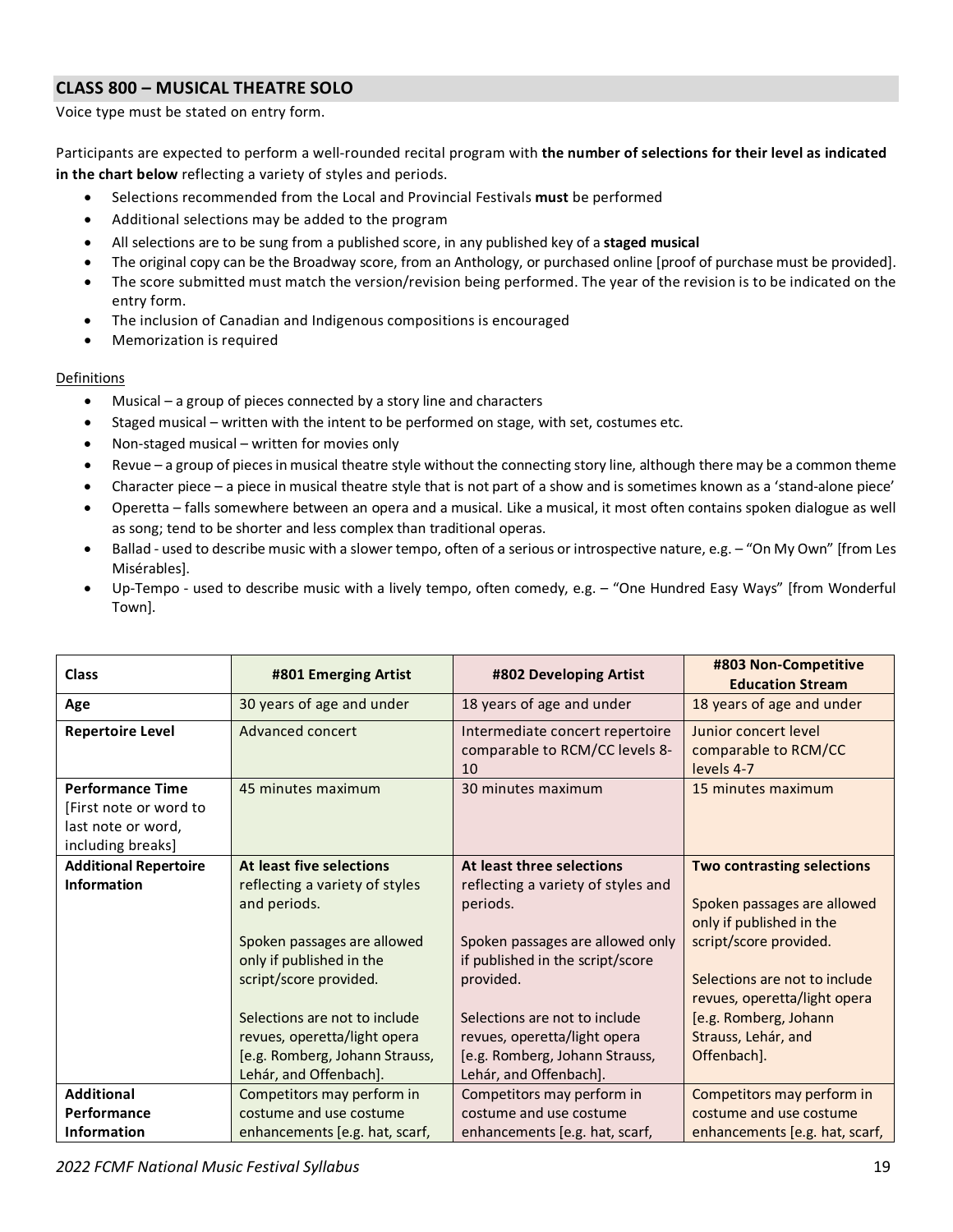|                                                       | jacket, shawl] and one hand<br>prop per selection.<br>Competitors may leave the<br>stage briefly for a drink of water<br>or to facilitate an entrance but<br>must not leave the stage for<br>complete costume changes. | jacket, shawl] and one hand prop<br>per selection.<br>Competitors may leave the stage<br>briefly for a drink of water or to<br>facilitate an entrance but must<br>not leave the stage for complete<br>costume changes. | jacket, shawl] and one hand<br>prop per selection.<br>Competitors may leave the<br>stage briefly for a drink of<br>water or to facilitate an<br>entrance but must not leave<br>the stage for complete<br>costume changes. |
|-------------------------------------------------------|------------------------------------------------------------------------------------------------------------------------------------------------------------------------------------------------------------------------|------------------------------------------------------------------------------------------------------------------------------------------------------------------------------------------------------------------------|---------------------------------------------------------------------------------------------------------------------------------------------------------------------------------------------------------------------------|
| <b>Entry Fee</b>                                      | \$225                                                                                                                                                                                                                  | \$175                                                                                                                                                                                                                  | \$75                                                                                                                                                                                                                      |
| <b>Registration and</b><br><b>Submission Deadline</b> | July 15                                                                                                                                                                                                                | July 12                                                                                                                                                                                                                | July 5                                                                                                                                                                                                                    |
|                                                       |                                                                                                                                                                                                                        |                                                                                                                                                                                                                        |                                                                                                                                                                                                                           |
| <b>Required Repertoire at</b>                         | At least two advanced                                                                                                                                                                                                  | intermediate<br>At<br>least<br>two                                                                                                                                                                                     | At least two junior                                                                                                                                                                                                       |
| <b>Local Festival</b>                                 | selections, or participation in a                                                                                                                                                                                      | selections*, or participation in a                                                                                                                                                                                     | selections*, or participation                                                                                                                                                                                             |
|                                                       | Provincial/National Class. The                                                                                                                                                                                         | <b>Provincial/National Class</b>                                                                                                                                                                                       | in a Provincial/National Class                                                                                                                                                                                            |
|                                                       | recommended selections must                                                                                                                                                                                            |                                                                                                                                                                                                                        |                                                                                                                                                                                                                           |
|                                                       | include a Ballad* and Up-                                                                                                                                                                                              |                                                                                                                                                                                                                        |                                                                                                                                                                                                                           |
|                                                       | Tempo work**.                                                                                                                                                                                                          |                                                                                                                                                                                                                        |                                                                                                                                                                                                                           |
| <b>Required Repertoire at</b>                         | At least three advanced                                                                                                                                                                                                | At least two intermediate                                                                                                                                                                                              | At least two junior                                                                                                                                                                                                       |
| Provincial                                            | selections including the                                                                                                                                                                                               | selections* including the                                                                                                                                                                                              | selections* including the                                                                                                                                                                                                 |
| <b>Festival/Local Stream</b>                          | selections recommended from                                                                                                                                                                                            | selections recommended from                                                                                                                                                                                            | selections recommended                                                                                                                                                                                                    |
| <b>Qualifying Round</b>                               | the Local Festival, or<br>participation in a                                                                                                                                                                           | the Local Festival, or<br>participation in a                                                                                                                                                                           | from the Local Festival, or<br>participation in a                                                                                                                                                                         |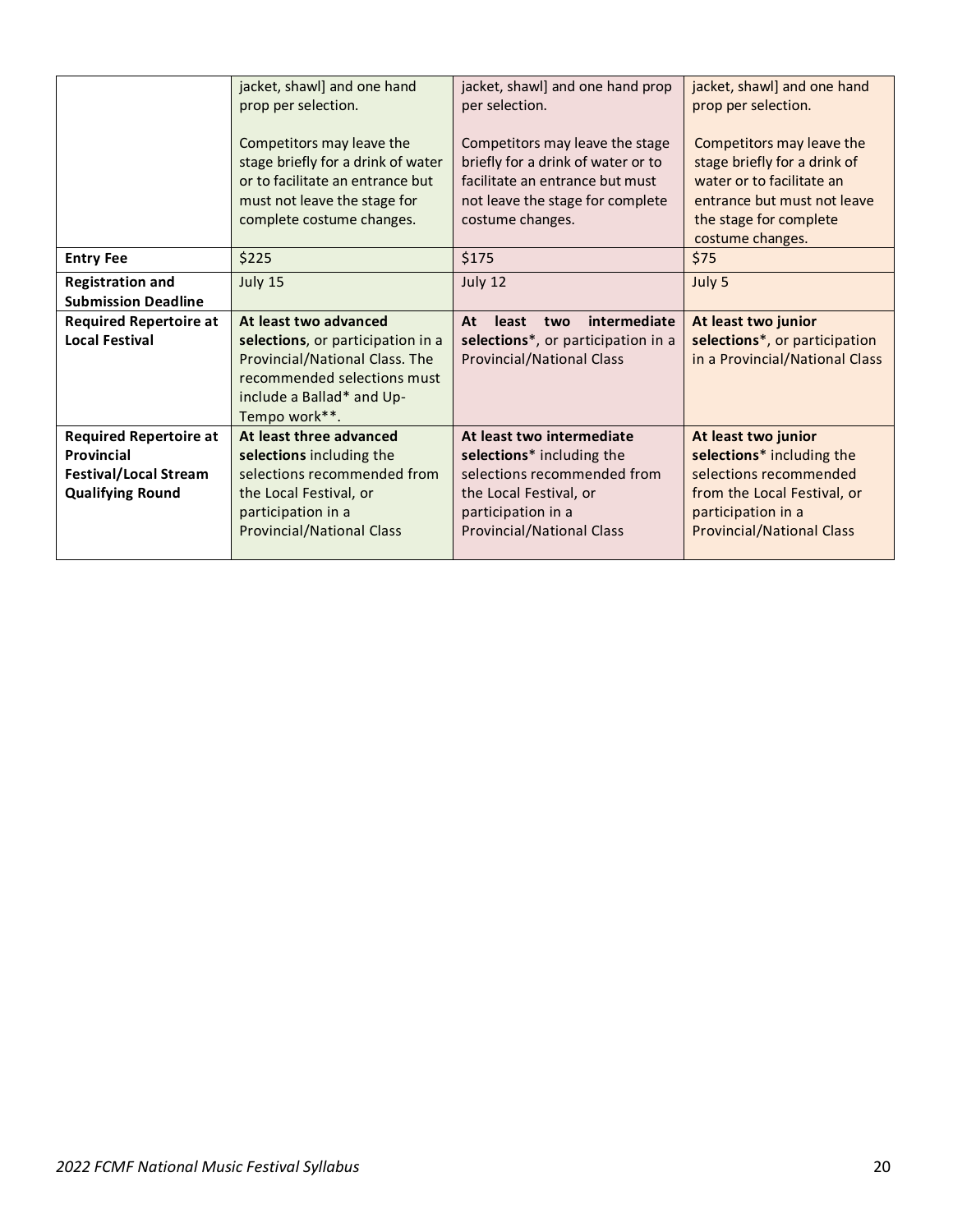#### **RECORDED STREAM**

**Choral** - #9100 [9101 – 9112] **Chamber Ensembles** - #9200 [9201-9203] **Band** - #9300 [9301-9304] **Orchestra** - #9400 [9401 -9404]

*Please note: Only Chamber Classes offered in 2022*

*Band, Choral, and Orchestral classes are suspended for 2022*

#### **PROCEDURE TO QUALIFY FOR PARTICIPATION IN THE FCMF NATIONAL MUSIC FESTIVAL**

- Before competing in the National Music Festival, groups must first qualify at an affiliated Local Music Festival in the province where they live or study. The majority of members must study or reside in the province they wish to represent.
- After attaining the required standard, groups must be recommended by the adjudicator[s] to proceed to the Provincial or Local Stream Qualifying Round level of competition. The winner in each class at the Provincial or Local Stream Qualifying Round level of competition is then eligible to compete in the National Music Festival, if recommended by the adjudicator.
- Entries are submitted through the FCMF website by **June 30th.**
- Entry fee of \$125 is payable at time of registration.
- Groups are responsible for covering the cost of their recording and accompanist for the National Music Festival.

#### **PROCESS**

The competition is conducted at three progressive levels:

#### Local Festival

Adjudicators at the Local Festival may choose, in each of the Choral or Ensemble categories, groups that are deemed to be of National standard. The competition is based on the performance of TWO CONTRASTING SELECTIONS, only ONE of which may include brief solo or solo ensemble passages. Signed recommendation along with recordings and a digital copy of the music scores must be submitted to the Provincial Administrator.

#### Provincial Festival and Local Stream Qualifying Round

Groups submitting recordings to the Provincial or Local Stream Qualifying Round level of competition must perform the same selections on which they were recommended by the adjudicator at the Local level. Adjudicators at the Provincial or Local Stream Qualifying Round level may choose, in each category submitted, **one** group that is deemed to be of a national standard.

The adjudicator for each provincial music festival and the Local Stream Qualifying Round is allowed to send 2 extra groups, chosen from across the classes, with no more than one extra submission per class. The signed recommendation along with the recording, a digital copy of the music scores, and the entry fee as outlined above must be submitted by **June 30th.** 

#### National Festival

Groups submitting recordings to the National level of competition must perform the same selections on which they were recommended by the adjudicator at the Local and Provincial/Local Stream Qualifying Round levels. Recordings are adjudicated and the participants are notified.

#### **ADJUDICATORS**

FCMF engages nationally and internationally known musicians to adjudicate the National Music Festival.

#### **CONCEPT**

The National Music Festival is the culmination of many months of musical activity, encompassing learning, performing, and competition. A high standard of music performance is expected at each level – Local Festival, Provincial Festival, and National Festival.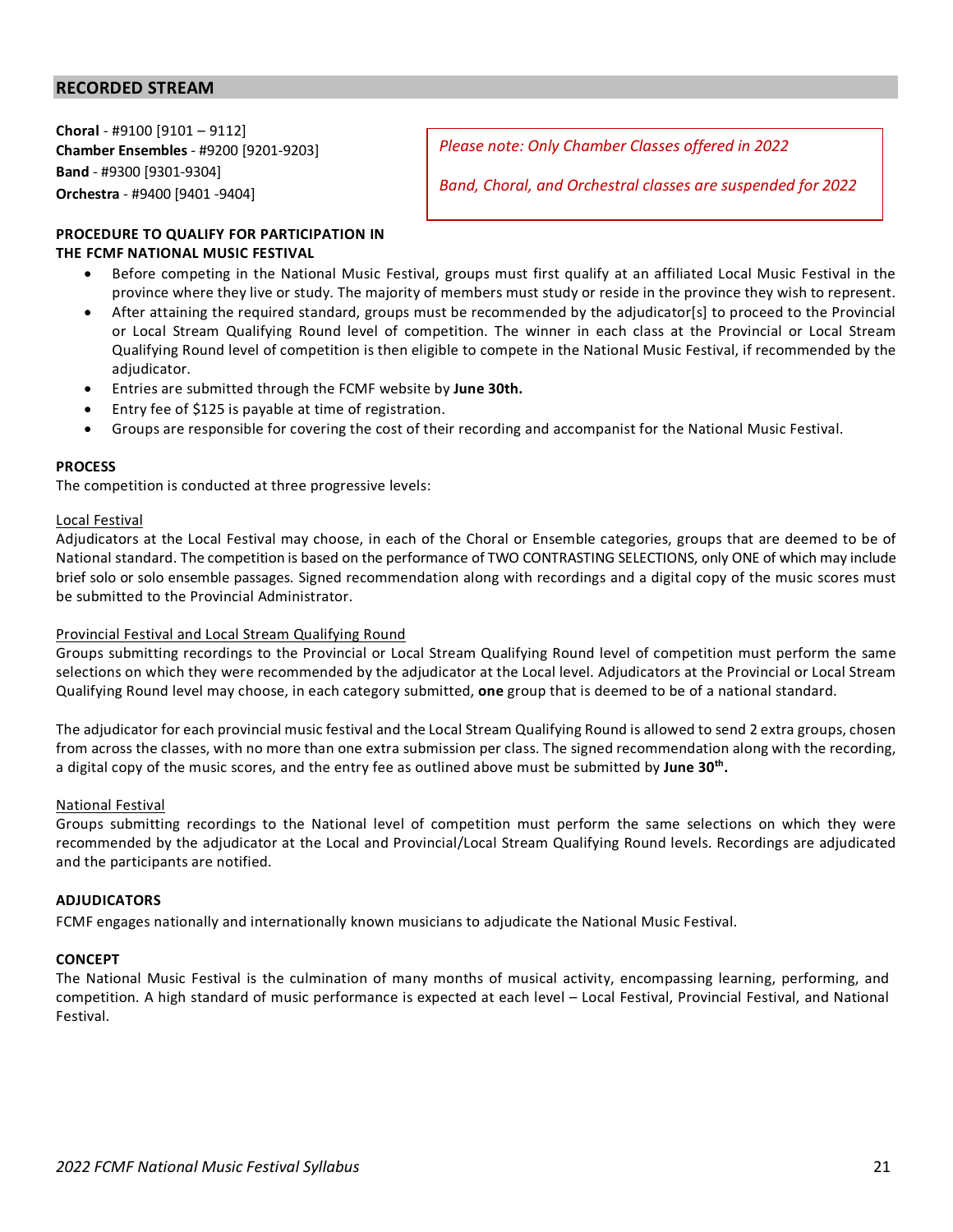#### <span id="page-21-0"></span>**RECORDED CHORAL CLASSES**

#### **CHORAL CLASS REGULATIONS**

These rules apply to all classes: Participation is limited to amateur Canadian choirs, performing in the appropriate class[es] at affiliated festivals.

- 1. A choir may enter only one choral class between #9102 and #9111 at the National level. They may enter Class #9101 [Glee/Show/Musical Group] as well.
- 2. Only selections performed, adjudicated and recommended from Local and Provincial Festivals are acceptable.
- 3. The competition is based on the performance of TWO CONTRASTING SELECTIONS, only ONE of which may include brief solo or solo ensemble passages. Please note that the definition of the term 'selection' for choral classes is "one piece of music by a composer and not two or more short pieces from a collection, cycle or larger work".
- 4. In classes 9102-9111, the total number of bars of the solo or solo ensemble passage[s] must not exceed 10% of the total length of the selection. In class 9101 [Glee/Show/Musical Group] the total number of bars of the solo or solo ensemble passage[s] must not exceed 20% of the total length of the selection.
- 5. The inclusion of Canadian and Indigenous compositions is encouraged.
- 6. These classes are open to equal and/or mixed voices.
- 7. Ages are determined as of December 31 preceding the festival.
- 8. \$125 Entry includes written comments from the adjudicator.

#### **CHORAL RECORDING REGULATIONS**

- 1. A link to each audio recording is required for submission of choral entries in classes 9102-9111.
- 2. Class 9101 [Glee choir] requires a video recording submitted by link to a YouTube channel as an 'unlisted' video.
- 3. Recordings must be completed with the same choir, conductor, accompanist, and accompaniment as in the **original local performance**. The recording must be one take.
- 4. No acoustic or electronic compensation, filtering, or other enhancement is to be used while [or post] recording.
- 5. Recordings and music scores should contain no reference to the name of the choir, its conductor, or the festival, from which it has been sent.
- 6. All copyrights regarding music must be observed.
- 7. Choral entries are submitted through the FCMF website by placing links to the following files in the designated fields of the registration form along with payment of \$125 Entry Fee, on or before the entry deadline:
	- The audio recordings for each selection
	- A clear, scanned copy of each score [including a picture of the cover, receipt for digital purchase or proof of Public Domain] with the first measure in each line numbered.
	- A short biography of the ensemble or choir and a group photo

#### **GLEE/SHOW/MUSICAL THEATRE GROUP**

Class 9101

- This class is open to school and community choirs and ensembles [a minimum of 6 singers]
- Any combination of ages and voices
- Both selections must contain staging and/or choreography
- Time Limit: 20 minutes
- Video with Audio

#### **ENSEMBLES**

Class 9102 – Ensemble

- An ensemble may only have 6-12 singers
- At least one selection in three or more parts
- This class is open to both school and community groups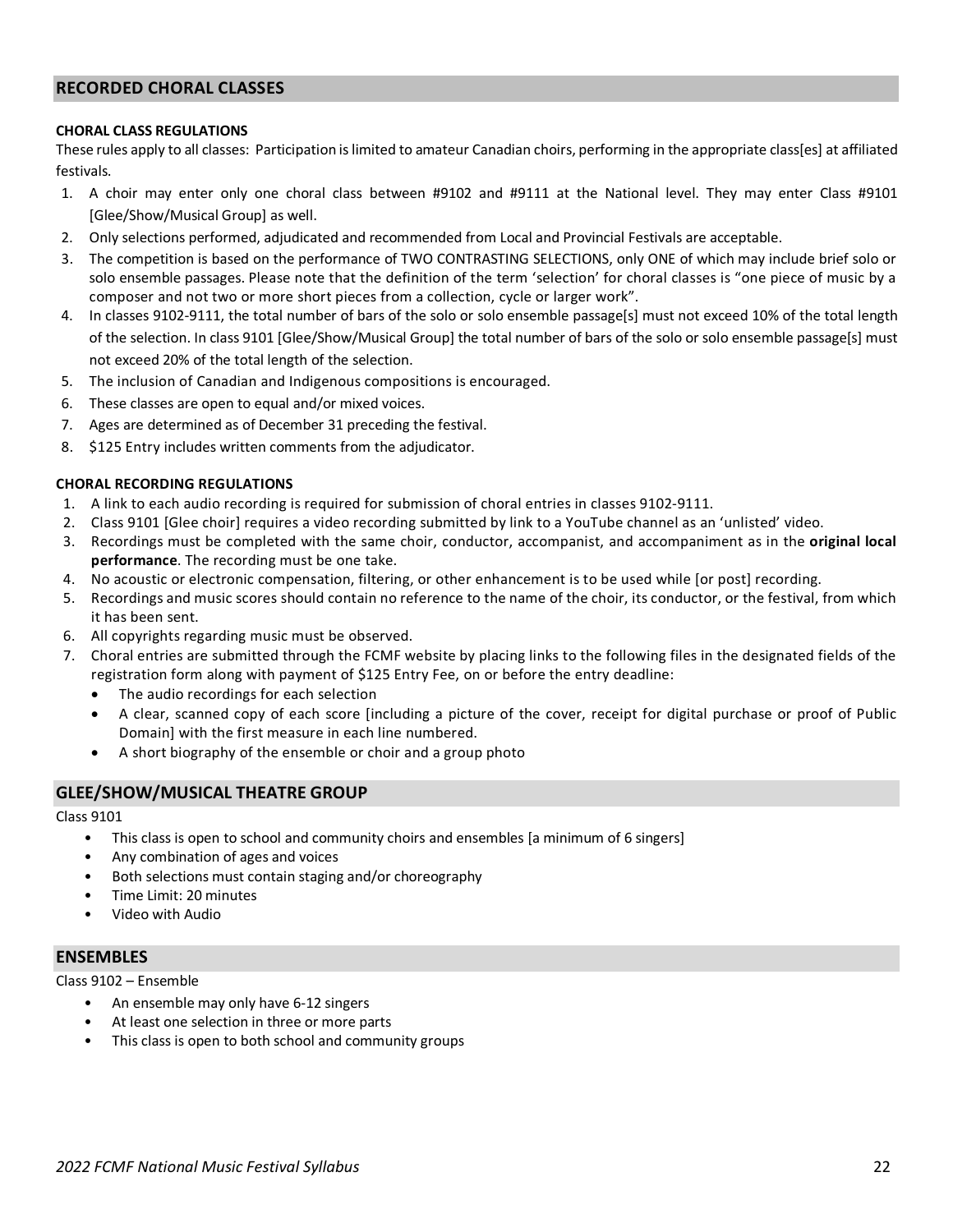#### **SCHOOL CHOIRS**

- A minimum of 13 singers
- The members of a school choir must all be from the same school
- Only one folk song is permitted
- Audio recording only

#### Class 9103 – Grade 12 & Under

• At least one selection sung in three or more parts

#### Class 9104 – Grade 10 & Under

• At least one selection sung in three or more parts

#### Class 9105 – Grade 8 & Under

• At least one selection sung in two or more parts

#### Class 9106 – Grade 6 & Under

• One selection sung in two parts is strongly encouraged

#### Class 9107 – Grade 4 & Under

• Unison only

#### **COMMUNITY CHOIRS**

- A minimum of 13 singers is required
- Only one folk song is permitted
- Audio recording only

#### Class 9108 – 19 & Over

- The majority of members must be 19 years of age and over
- At least one selection sung in three or more parts

#### Class 9109 – 19 & Under

- No more than 5% of the members may exceed the age limit by more than one year.
- At least one selection sung in three or more parts

#### Class 9110 – 16 & Under

- No more than 5% of the members may exceed the age limit by more than one year.
- At least one selection sung in three or more parts

#### Class 9111 – 12 & Under

- No more than 5% of the members may exceed the age limit by more than one year.
- At least one selection sung in two or more parts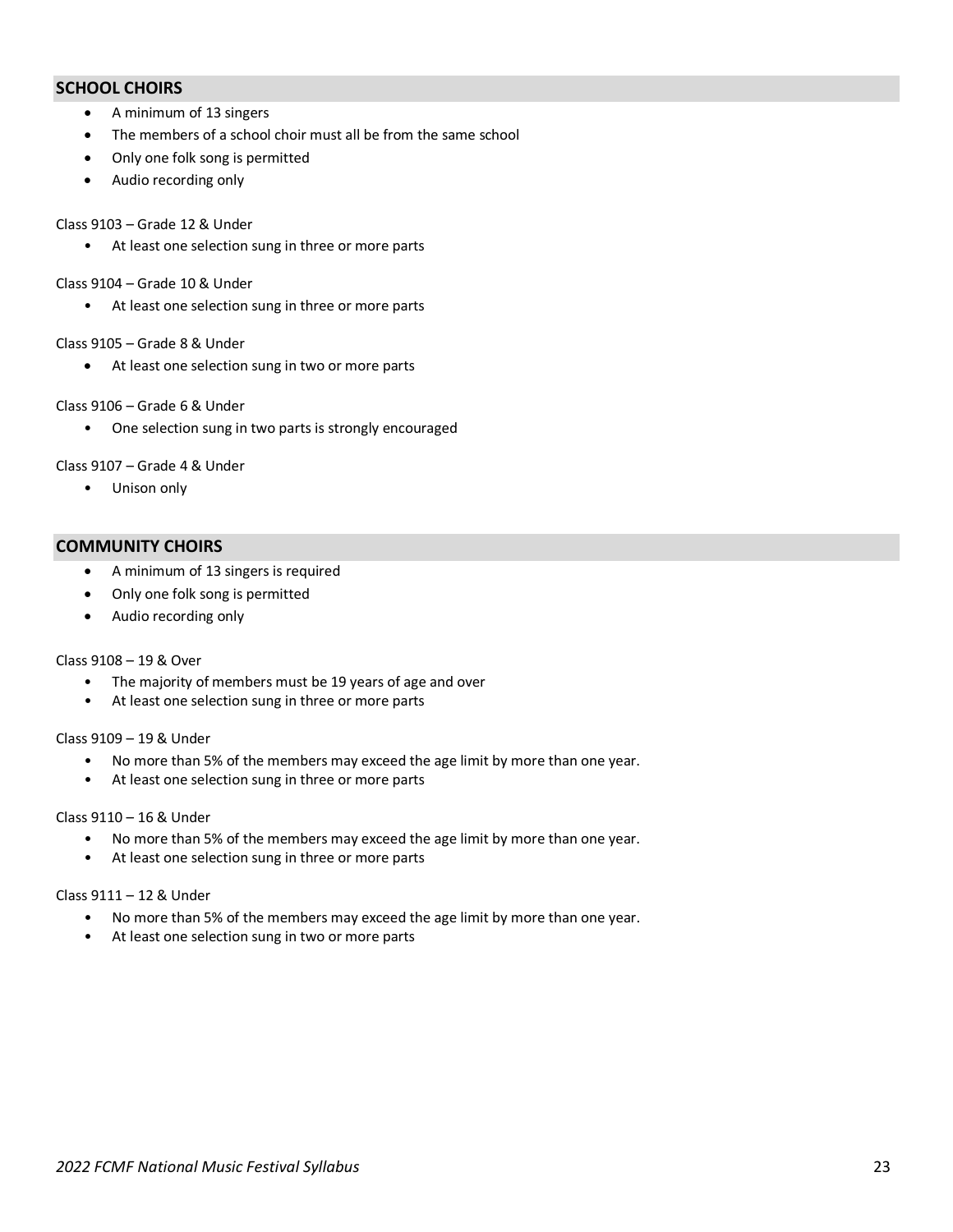#### <span id="page-23-0"></span>**RECORDED INSTRUMENTAL ENSEMBLE CLASSES**

#### **INSTRUMENTAL ENSEMBLE CLASS REGULATIONS**

These rules apply to all classes:

- 1. Participation is limited to amateur Canadian groups, performing in the appropriate class[es] at affiliated festivals.
- 2. Groups may enter only one ensemble class at the National level.
- 3. Only selections performed, adjudicated and recommended from Local and Provincial/Local Stream Qualifying Round festivals are acceptable.
- 4. Please note that the definition of the term 'selection' for large ensemble classes is *"*a single movement composition OR one or more movements of a multi-movement composition". A group of pieces by the same composer or from an existing collection by a composer is acceptable as a multi-movement work.
- 5. The competition is based on the performance of TWO CONTRASTING SELECTIONS, only ONE of which may include brief solo or solo ensemble passages. Multi-movements of one piece will be counted as one selection.
- 6. The total number of bars of the solo or solo ensemble passage[s] must not exceed 10% of the total length of the selection.
- 7. The inclusion of Canadian and Indigenous compositions is encouraged.
- 8. \$125 Entry includes written comments from the adjudicator.

#### **INSTRUMENTAL ENSEMBLE RECORDING REGULATIONS**

- 1. A link to each audio recording is required for submission of large ensemble entries.
- 2. Recordings must be completed with the same group and conductor as in the **original local performance**. The recording must be done in one-take .
- 3. No acoustic or electronic compensation, filtering, or other enhancement is to be used while [or post] recording.
- 4. Recordings and music scores should contain no reference to the name of the group, its conductor, or the festival from which it has been sent.
- 5. All copyrights regarding music must be observed.
- 6. Recorded Instrumental Ensemble entries are submitted through the FCMF website by placing links to the following files in the designated fields of the registration form along with payment of \$125 Entry Fee, on or before the entry deadline: The recording for each selection
	- Audio recording for each selection
	- A clear, scanned copy of each score [including a picture of the cover, receipt for digital purchase or proof of Public Domain] with the first measure in each line numbered.
	- A short biography of the group and group photo

#### **CHAMBER ENSEMBLES 9200**

- A combination of any recognized orchestral instruments including harp, guitar, recorder and/or percussion with or without piano and/or one voice, with a minimum of 3 to a maximum of 6 performers each having their own part.
- The majority of members in a chamber group must reside or study in the province they represent.
- Only one substitution is permitted for a Chamber Group with the approval of the FCMF Officers.
- When piano is included, the piano part must be original and not an orchestral reduction.
- Instrumentation and amplification may be used only as indicated in the original score.
- Repetition of music is not allowed for chamber groups returning to the National Music Festival when more than one member returns.

#### **Class 9201 – Advanced**

- 30 years of age and under
- Advanced concert repertoire

#### **Class 9202 – Intermediate**

- 18 years of age and under
- Intermediate concert repertoire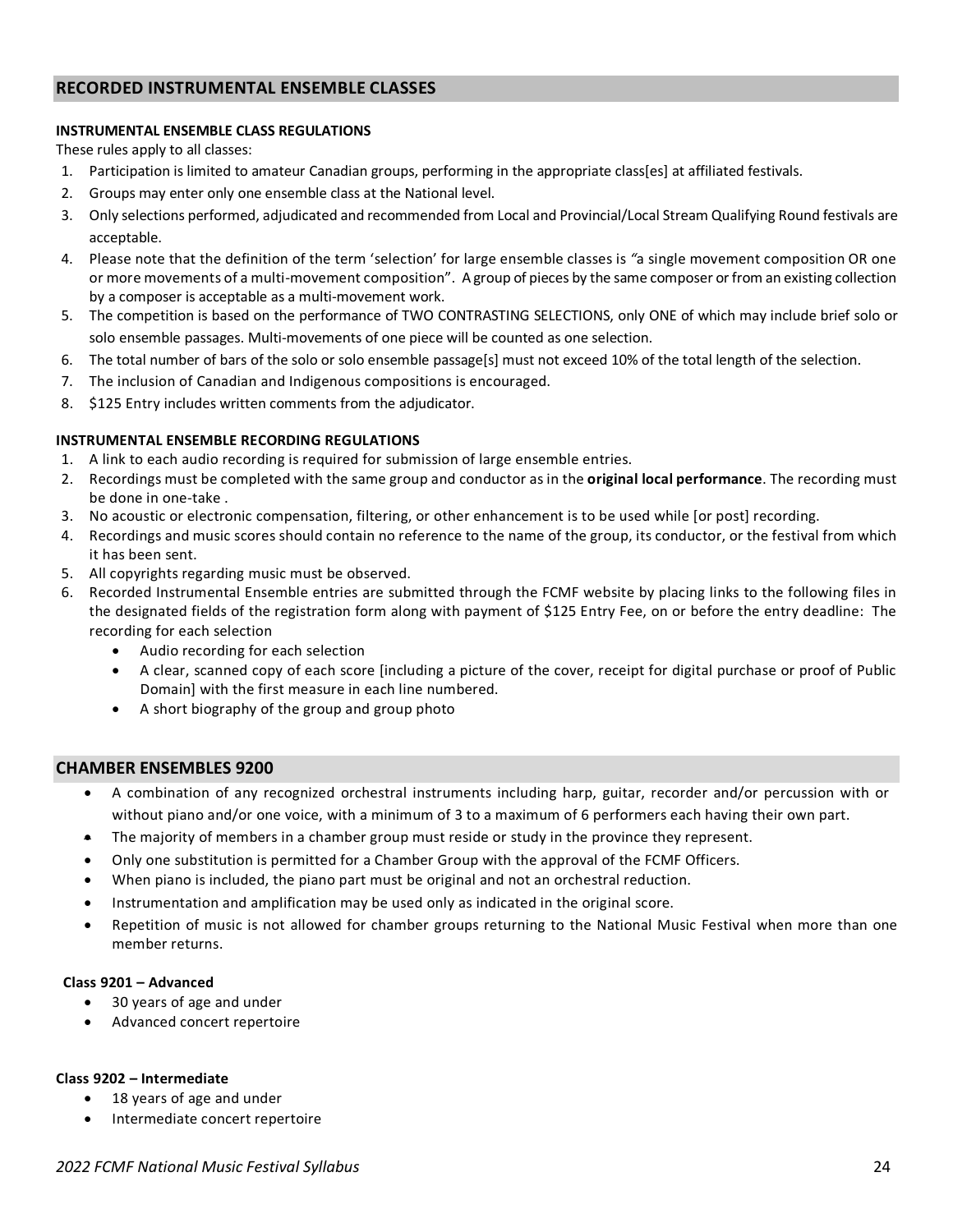#### **Class 9203 – Junior**

- 18 years of age and under
- Junior concert repertoire

#### **BAND 9300**

• The members of a school group must all be from the same school, up to and including Grade 12 students.

**Class 9301** - School Concert Band

- **Class 9302** School Jazz Band
- **Class 9303** Community Concert Band

**Class 9304** - Community Jazz Band

#### **ORCHESTRA 9400**

- The members of a school group must all be from the same school, up to and including Grade 12 students.
- **Class 9401** School Full Orchestra [including strings, winds, and percussion]
- **Class 9402** School String Orchestra
- **Class 9403** Community Full Orchestra [including strings, winds, and percussion]
- **Class 9404** Community String Orchestra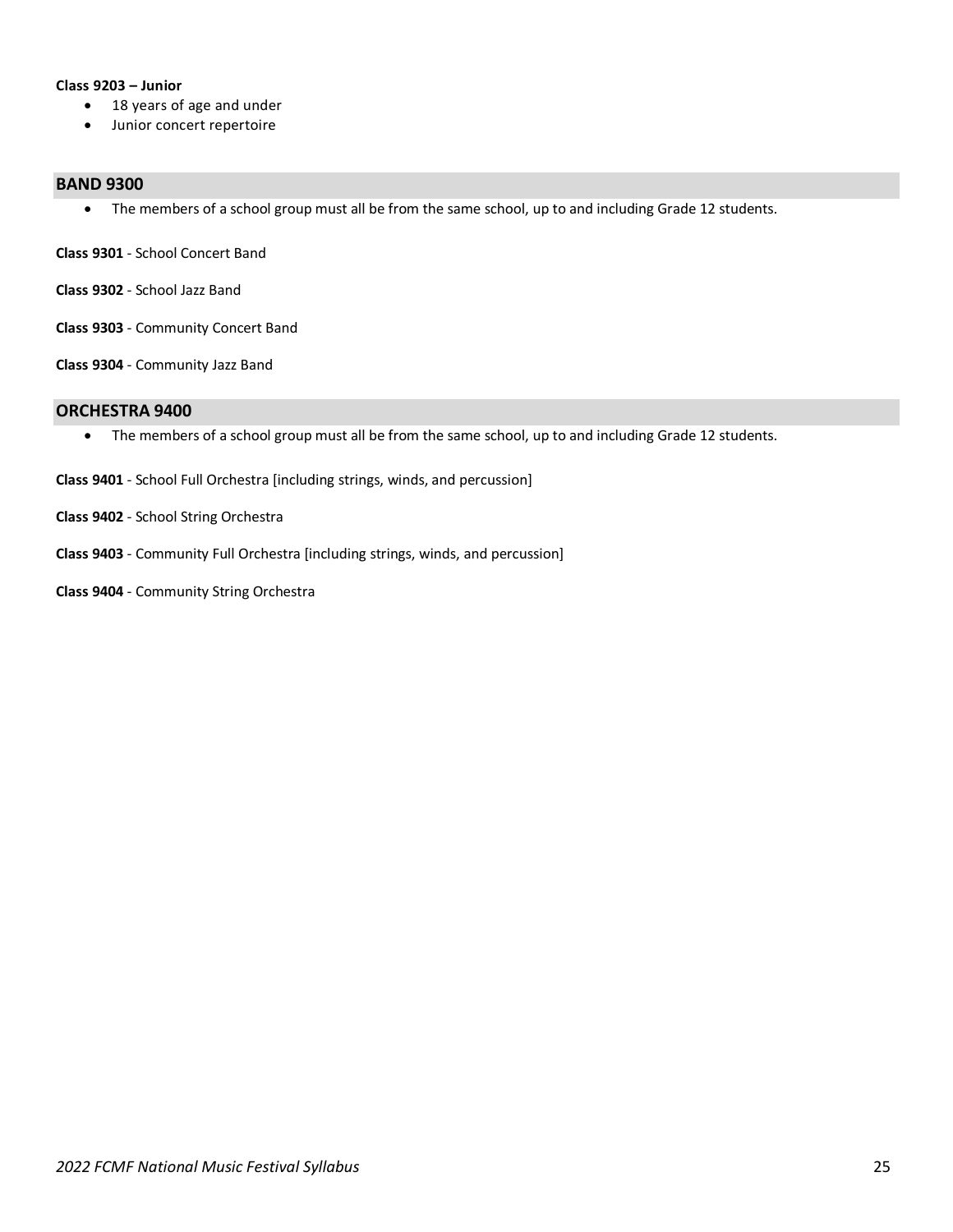#### **COMPOSITION STREAM**

The FCMF National Music Festival provides opportunity for the following types of composition to be submitted and adjudicated:

- **Solo/Duo** for one or two instrument[s] or voice[s]. An accompaniment is permitted. Please indicate instrument[s] on your score.
- **Ensemble** any combination of three or more instruments and/or voices, including orchestral and choral scores. Please indicate instruments/voices on your score.

#### **COMPOSITION CLASS REGULATIONS**

- 1. Composition classes are non-competitive. The entry fee includes an adjudication workshop. Competitors will receive a certificate with gold, silver, or bronze seal indicating the standard received.
- 2. Participation is limited to unpublished works by non-professional composers.
- 3. This is a recorded competition. Competitors are not required to attend the FCMF National Music Festival. Each entry will consist of a printed score [PDF] and a digital recording [live or midi] of the composition [MP3 or MP4], submitted electronically. The performance does not have to be by the composer.
- 4. Each entry is assumed to be the original work of the individual whose name appears on the entry form attached to the manuscript. Any infraction of this regulation would result in the disqualification of the entry.
- 5. All rights to his/her original work will be retained by the competitor; however, by entering the competition you agree that your composition may be published, recorded, and available to be downloaded for public use from the FCMF website, or employed by FCMF for publicity purposes after consultation with and agreement of the competitor.
- 6. Manuscripts printed by computers are encouraged. Handwritten manuscripts should be neat and legibly written in black ink, in regulation manuscript size, including all necessary details of dynamics, editing and tempo, with the first measure of each line numbered. Please retain the original copy of your submitted work.
- 7. All entries must include a Title Page, including the name of the selection and instrumentation, and a short section of ageappropriate programme notes or notes to the performer. Please see https://fcmf.org/festival-resources/ for a Title Page template and samples.
- 8. The \$125 entry fee includes a written comments and a workshop with the adjudicator.

#### **PROCEDURE TO QUALIFY FOR PARTICIPATION IN THE FCMF NATIONAL MUSIC FESTIVAL**

- Before competing in the National Music Festival, competitors must first qualify at an affiliated Local Music Festival in the province where they live or study.
- After attaining the required standard, competitors must be recommended by the adjudicator[s] to proceed to the Provincial or Local Stream Qualifying Round level of competition. The winner in each class at the Provincial or Local Stream Qualifying Round level of competition is then eligible to compete in the National Music Festival, if recommended by the adjudicator.
- Entries are submitted through the FCMF website by **June 30th.**
- Entry fee of \$125 is payable at time of registration.
- Competitors are responsible for covering the cost of their recording for the National Music Festival.

#### **PROCESS**

The competition is conducted at three progressive levels:

#### Local Festival

Adjudicators at the Local Festival may choose, in each Composition class, an entry that is deemed to be of National standard. The competition is based on the submission of one original composition. Signed recommendation along with recording and a digital copy of the music score must be submitted to the Provincial Administrator.